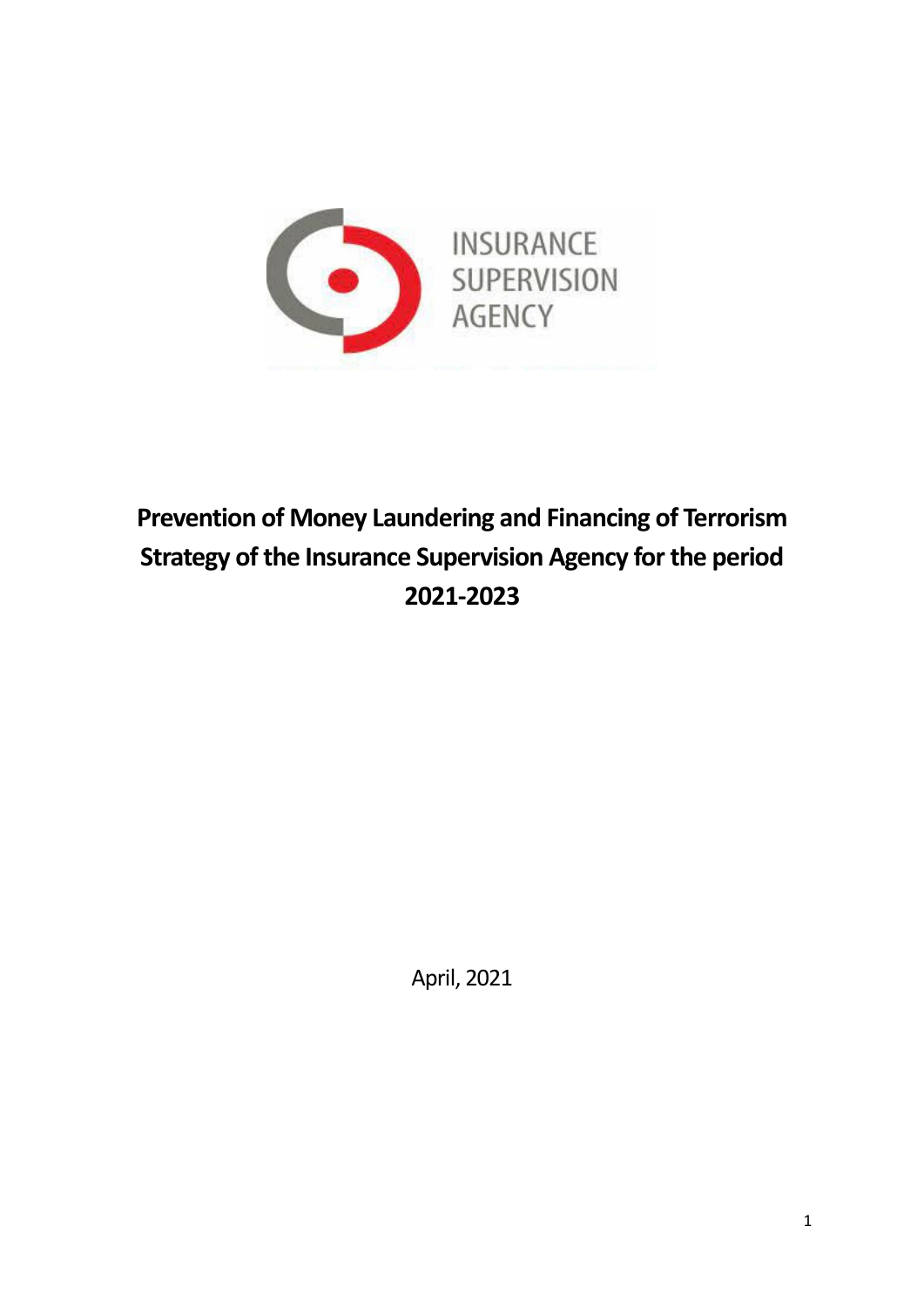## **Contents**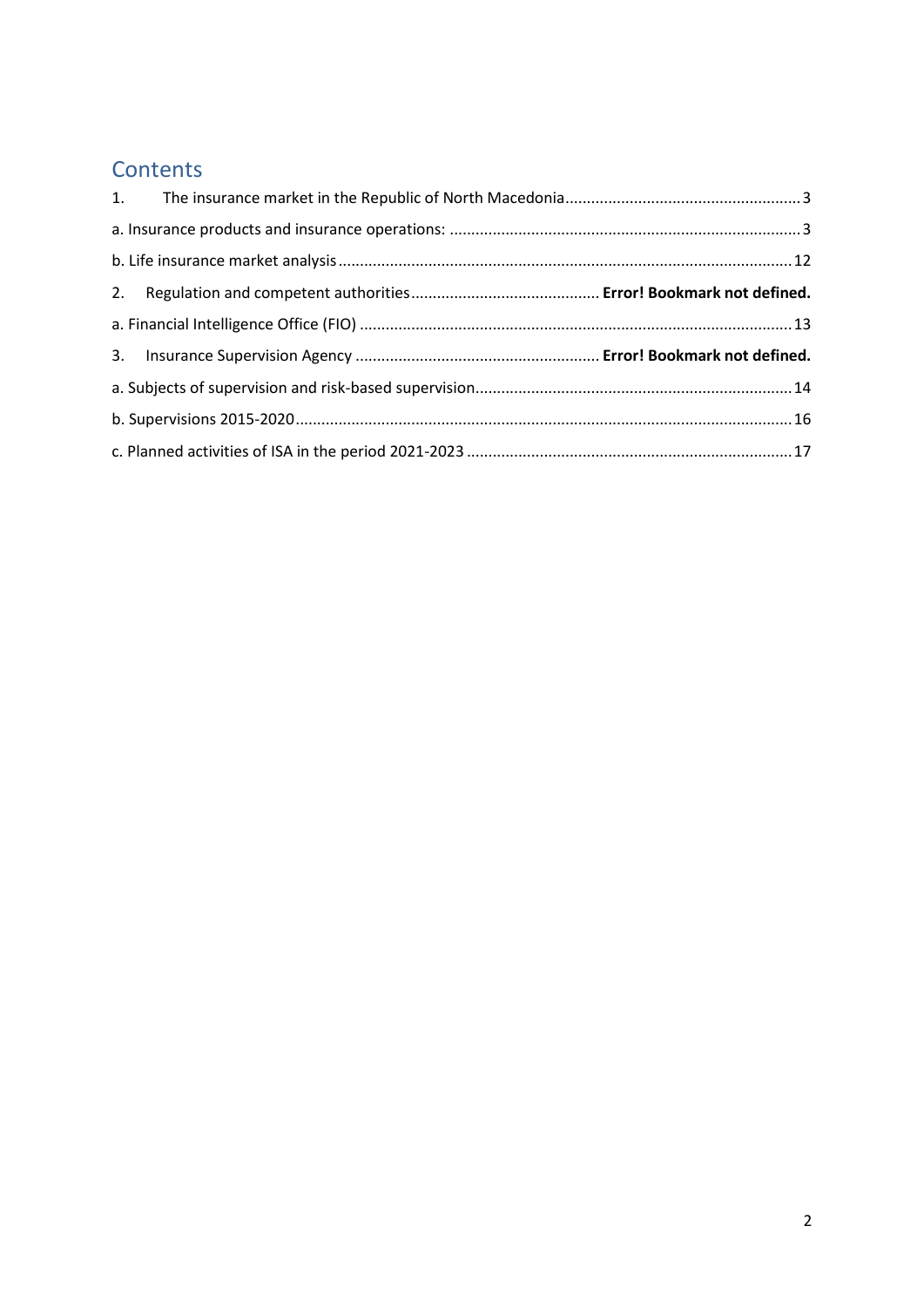## <span id="page-2-0"></span>1. The insurance market in the Republic of North Macedonia

As of December 31<sup>st</sup>, 2020, 16 insurance companies are actively operating on the insurance market in the Republic of North Macedonia, out of which 11 companies perform non-life insurance activities, 5 companies perform life insurance activities (hereinafter: LIC). The number of insurance intermediaries, such as insurance brokerage companies (hereinafter: IBC) and insurance agency companies (hereinafter: IAC)) remained unchanged, and it is 40 IBC and 10 IRC. In the domain of the banking sector, the Insurance Supervision Agency (hereinafter: ISA) has issued insurance agency licenses to 7 banks.

In 2020, the gross written premium (hereinafter: GWP) was realized in total amount of MKD 10,065 billion, which is a slight decrease of 4.89% compared to 2019 (2019: MKD 10,583 billion).

The positive trend is present in both segments of insurance, with the non-life insurance realized GWP in amount of MKD 8,325 billion (2019: MKD 8,752 billion) or it amounts to 82.71% of the total GWP of the insurance sector, which is small decrease of 4.88% compared to 2019.

In the group of life insurance, GWP was realized in amount of MKD 1.740 billion (2019: MKD 1.830 million), which is a slight decrease of 4.93%. Life insurance participates with 17.29% in the total GWP of the insurance sector.

The structure of GWP is gradually changing, and although auto liability is still the most prevalent, its share is declining. On the other hand, the share of life insurance is constantly increasing. Good signal for further expansion of the offer of insurance products and additional private health insurance.

The degree of development of the insurance market is improving and the same is seen through the improvement of the degree of penetration and the degree of density of its services on the market.

Within the Macedonian financial system, the insurance sector is the third segment, according to the size of the assets in the financial system and it is characterized by a modest level of development. The risks from the insurance sector for financial stability are small. This on the one hand is due to the weak connection of this sector with other financial institutions, but primarily due to the high solvency and liquidity of the sector (high level of solvency margin and full coverage of technical reserves with allowable assets).

According to the National Strategy for Fight against Money Laundering and Financing of Terrorism adopted in November 2017, and having in mind the modest participation of the life insurance market in the total portfolio at the level of insurance industry, transaction volume, geographical area of origin of clients, type and the characteristics of insurance products, distribution channels, number of holders of public office, etc., the insurance market is characterized by a low risk of money laundering.

#### **a. Insurance products and insurance operations:**

<span id="page-2-1"></span>Term life insurance - the agreed sum insured is paid to the insurance beneficiary only in case of death of the insured in the agreed duration of insurance. If the insured lives to the date on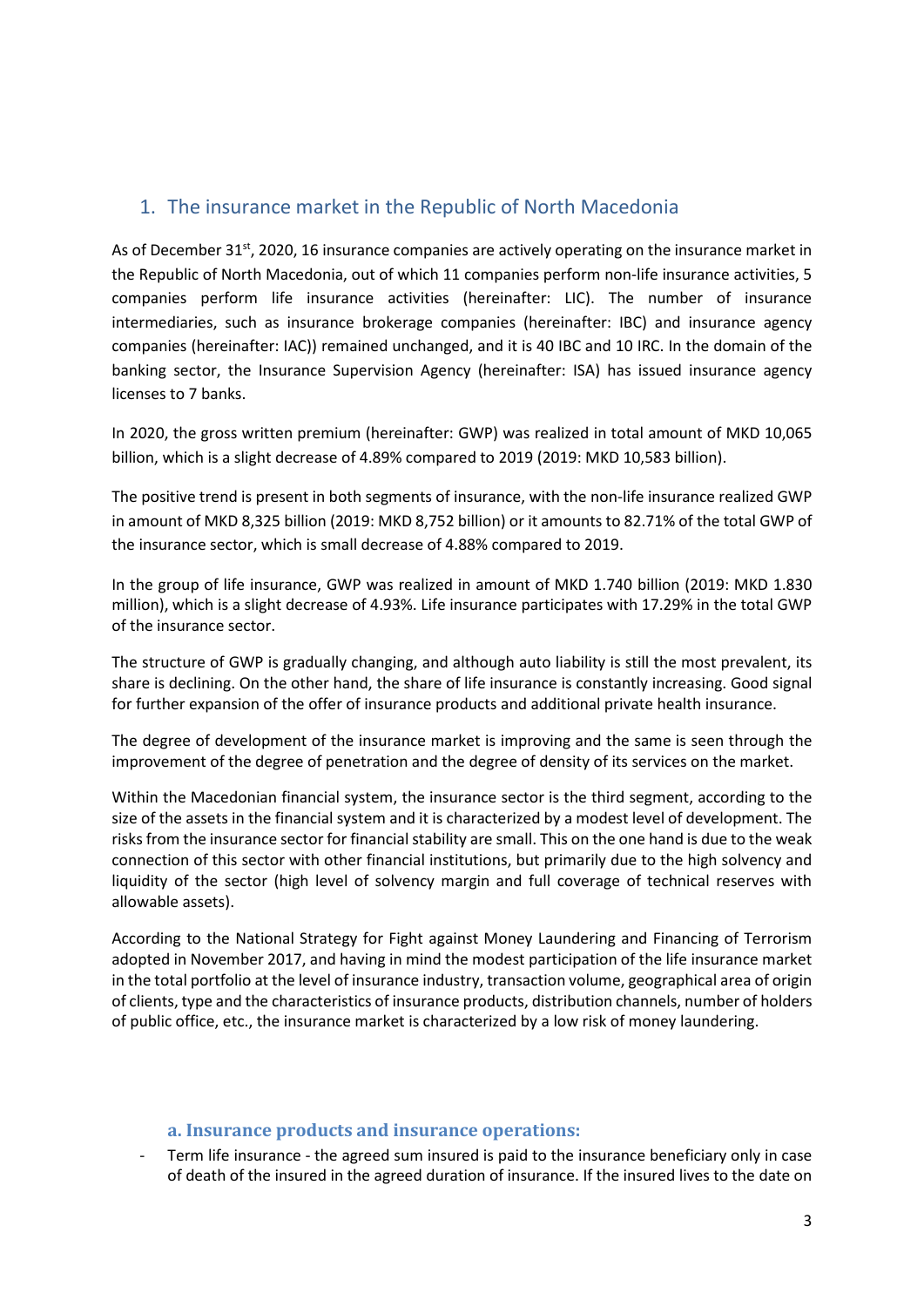which the policy expires, the insured/insurance beneficiary is not entitled to payment of the insured amount.

- Pure endowment life insurance in case of outliving the insured amount is paid only in case the insured lives to the agreed date specified in the insurance policy. If the insured dies during the term of the contract, the beneficiary of the insurance policy is not entitled to payment of the agreed amount.
- Endowment life insurance a combination of life insurance in case of death and life insurance in case of outliving. In case of death of the insured for the duration of the insurance, the insured amount is paid to their family members/insurance beneficiaries. In case of outliving, the insured amount together with the part of the profit is paid to the insured. This insurance is most often used by the insured due to the combination of savings and protection of the family of the insured in case of their death.
- Index-linked life insurance. Life insurance is related to investment funds where the insured bears the investment risk, i.e. is part of the life insurance contract in case of death or outliving where investments are made in investment funds, where the insured bears the investment risk. The insured amount of outliving is the value of the investment portfolio after the expiration of the insurance. The insured amount in case of death is the sum of the guaranteed amount in case of death and the value of the investment portfolio. Guaranteed amount in case of death is a monetary amount determined by a certain percentage of the total agreed premium for the entire duration of the life insurance contract.

Cash surrender value is a case when the insurance contract ceases to be valid, i.e. is terminated, and the insurer pays the contractor the cash surrender value of the policy, i.e. only part of the previously paid funds, in accordance with the cash surrender value tables. The insurance contractor has the right to cash surrender, usually if at least 3 annual premiums have been paid, but the insurer can also offer a shorter term, in accordance with the tables for cash surrender values and insurance conditions.

Capitalization is the case when the insurance contractor, if the conditions for capitalization are met and upon their request, is exempted from further payment of the premium, the insurance contract remains in force, and the insured amount is reduced according to the table of capitalized amounts. Therefore, the insurer is obliged to pay the reduced sum insured if the insured event occurs.

If the insurance contractor for any reason can no longer pay or does not want to pay the agreed premium, they can purchase or capitalize the policy. If the insurance policy is cancelled, i.e. the policy is purchased the insurer is paid the purchase value of the policy, i.e. part of the previously paid funds, in accordance with the tables for cash surrender values. If the conditions for capitalization are met, the insurance contractor is exempted from further payment of the premium. The insurance policy remains in force, and the sum insured is reduced according to the table of capitalized amounts. The insurer is obliged to hand over the table of cash surrender values and the table of capitalized amounts to the insurance contractor when concluding the life insurance contract.

| <b>Products</b>                                                                                                                                                  | <b>Features</b>                                                                                                        | <b>Risks</b> |
|------------------------------------------------------------------------------------------------------------------------------------------------------------------|------------------------------------------------------------------------------------------------------------------------|--------------|
| Complex products with potential multiple<br>investment accounts; and / or products with<br>returns related to the operation of the<br>underlying financial asset | offers the opportunity to store assets<br>and / or assets, may offer the option of<br>transferring funds to the policy | Higher risk  |
| UniversalLife                                                                                                                                                    | Full or partial control of the client over                                                                             |              |
| Variable Universal Life                                                                                                                                          | the investments                                                                                                        |              |
| WrapperInsurance                                                                                                                                                 |                                                                                                                        |              |
| <b>InvestmentLinkedPolicies</b>                                                                                                                                  |                                                                                                                        |              |
| <b>UnitLinkedPolicies</b>                                                                                                                                        |                                                                                                                        |              |

<span id="page-3-0"></span>*Table no 1. Examples of life insurance products and indicative risk assessments*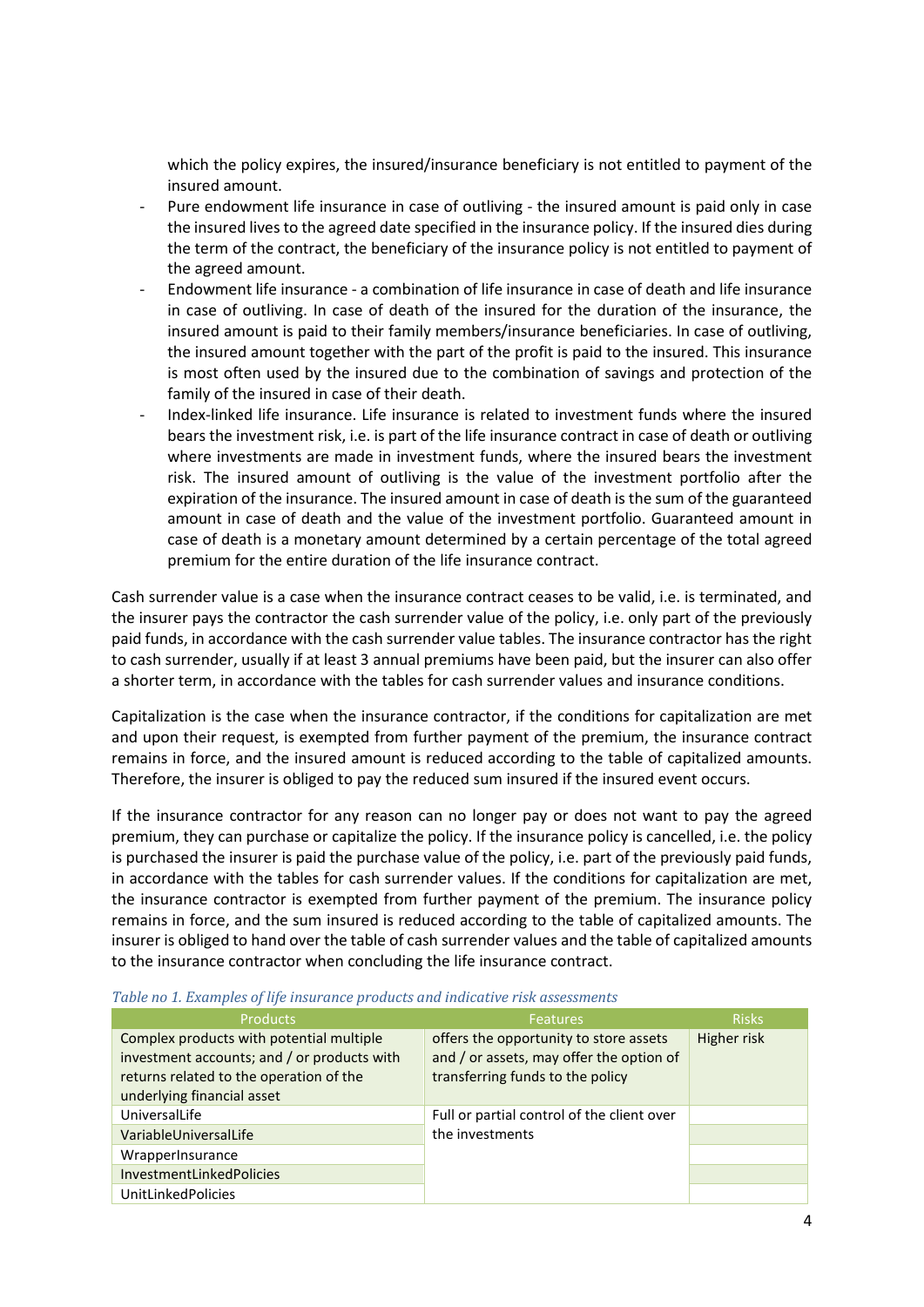| InvestmentLinkedAssuranceSchemes                                                                                                   |                                                                                              |                                     |
|------------------------------------------------------------------------------------------------------------------------------------|----------------------------------------------------------------------------------------------|-------------------------------------|
| Products intended for individuals with a high<br>net worth (HNW) or products for individuals<br>generally with a guaranteed return | offers the ability to store assets, only<br>with a high limit on retained assets             | higher /<br>moderately<br>high risk |
| Individual life insurance / Traditional product<br>for life                                                                        | insurer-managed investments                                                                  |                                     |
| A product that pays a periodic income benefit<br>for a person's life                                                               | offers the ability to store assets, may<br>have a high limit on retained assets              | Moderate risk                       |
| Fixed and variable annuities                                                                                                       | investments are managed by the<br>insurer                                                    |                                     |
|                                                                                                                                    | accumulation period followed by a<br>liquidation period                                      |                                     |
| A product designed to provide a gift to an<br>individual or institution                                                            | may offer storage capacity                                                                   | Moderate risk                       |
|                                                                                                                                    | investments managed by the insurer                                                           |                                     |
| A company subscribed product to pay a<br>periodic income benefit to employees's lives                                              | It is typically used for pension savings<br>and pension schemes                              | Lower risk                          |
|                                                                                                                                    | generally subscribed by a company in<br>order to provide future benefits to its<br>employees |                                     |
| Annuities in group                                                                                                                 | investments are managed by the<br>insurer                                                    |                                     |
| Product that pays a lump sum, or regular                                                                                           | has no possibility to save funds                                                             | Lower risk                          |
| payment (annuity) to the beneficiary, in case<br>of death of the insured, in case of long-term<br>care or critical illness         | generally payments only in the event<br>of a specific external event                         |                                     |
| <b>Term life</b>                                                                                                                   |                                                                                              |                                     |
| Group long-term care                                                                                                               |                                                                                              |                                     |
| <b>Critical illness</b>                                                                                                            |                                                                                              |                                     |

Source: FATF recommendations for risk-based supervision in the field of life insurance

According to the risk analysis of certain insurance products by the FATF, and considering the insurance products on the market, it is concluded that products that have a savings or investment component are more risky than those that do not have such characteristics.

In the insurance market in Macedonia, the share of insurance products without a savings component is small.

| <b>Distribution channels</b>      | 4K2020     |         | 4K2019     |         |
|-----------------------------------|------------|---------|------------|---------|
|                                   | <b>GWP</b> | share   | <b>GWP</b> | share   |
| Direct sales                      | 356.156    | 20,46%  | 292.891    | 16,00%  |
| Insurance Brokerage Companies     | 806.446    | 46,33%  | 791.924    | 43,26%  |
| <b>Insurance Agency Companies</b> | 205.328    | 11,80%  | 214.096    | 11,69%  |
| Banks (primary)                   | 223.538    | 12,84%  | 393.631    | 21,50%  |
| Insurance agents                  | 149.022    | 8,56%   | 138.235    | 7,55%   |
| Total                             | 1.740.490  | 100,00% | 1.830.777  | 100,00% |

<span id="page-4-0"></span>*Table no. 2. Sales through distribution channels*

Source: ISA - quarterly reporting

In life insurance companies, distribution channels in 2020 are as follows: direct sales with 20.46%, IBC with 46.33%, banks with 12.84%, IRC with 11.80% and insurance agents with 8.56% .

<span id="page-4-1"></span>*Table no. 3. Ranking list of life insurance companies* (000 MKD)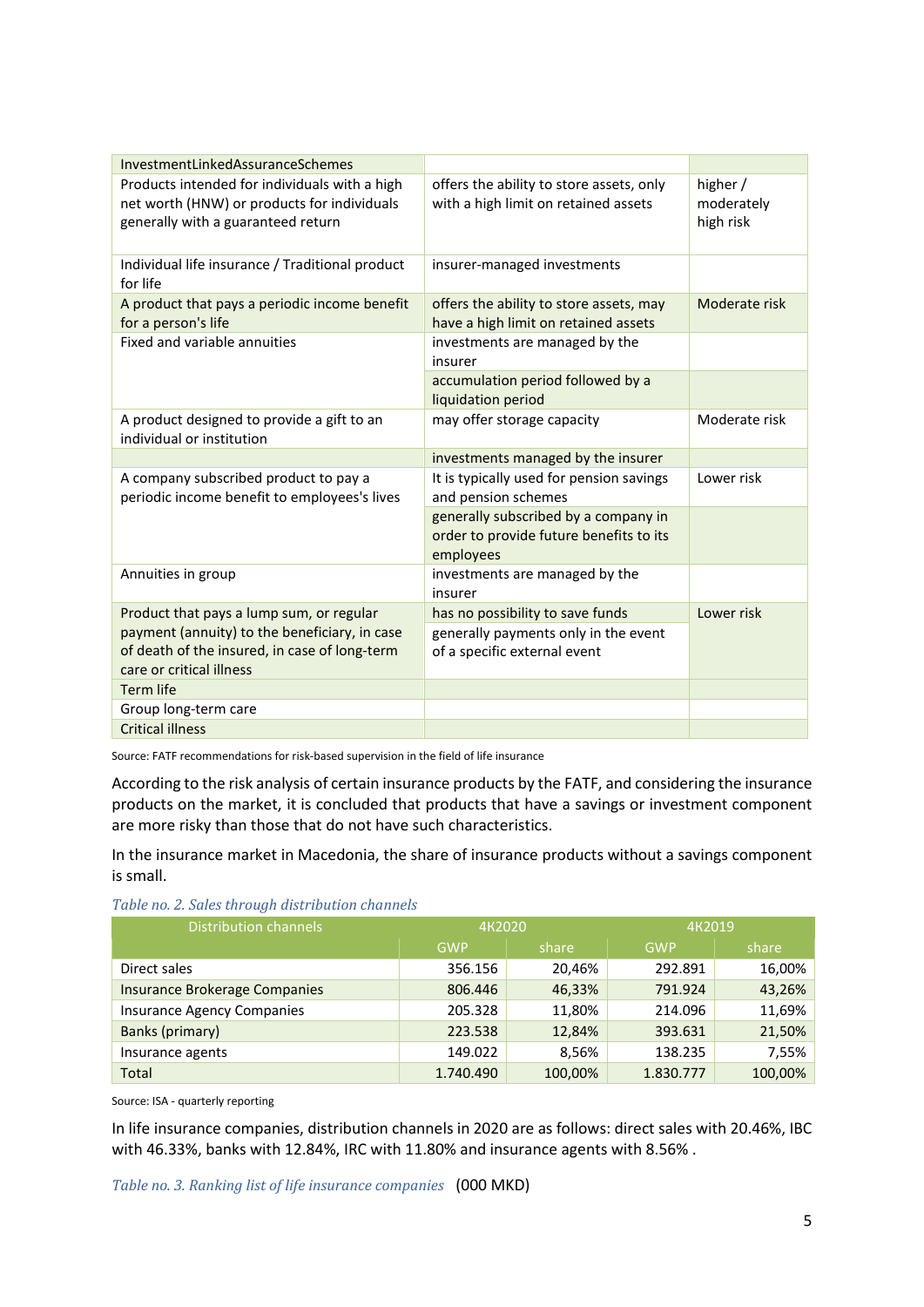| No.            | <b>Insurance Company</b> | <b>Gross Written Premium</b> |          |            | Number of contracts |        |            |  |
|----------------|--------------------------|------------------------------|----------|------------|---------------------|--------|------------|--|
|                |                          | 4K2020                       | 4K2019   | $\Delta\%$ | 4K2020              | 4K2019 | $\Delta\%$ |  |
| $\mathbf{1}$   | Croatia Life             | 654.533                      | 805.885  | $-18,78%$  | 7.967               | 18.252 | -56,35%    |  |
| $\overline{2}$ | Grawe                    | 534.483                      | 548.376  | $-2,53%$   | 1.288               | 2.219  | $-41,96%$  |  |
| 3              | Winner Life              | 305.663                      | 291.559  | 4,84%      | 4.346               | 2.774  | 56,67%     |  |
| $\overline{4}$ | Uniga Life               | 182.689                      | 147.842  | 23,57%     | 8.261               | 6.153  | 34,26%     |  |
| 5              | Triglav Life             | 63.136                       | 37.127   | 70,05%     | 811                 | 519    | 56,26%     |  |
| Total          |                          | 1.740,50                     | 1.830,79 | $-4,93%$   | 22.673              | 29.917 | $-24,21%$  |  |

#### <span id="page-5-0"></span>*Table no. 4. Share in GWP for a company* (000 MKD)

| No.            | Insurance company | 4K2020     |         | 4K2019     |         |
|----------------|-------------------|------------|---------|------------|---------|
|                |                   | <b>GWP</b> | share   | <b>GWP</b> | share   |
| 1              | Croatia Life      | 654.533    | 37,61%  | 805.885    | 44,02%  |
| 2              | Grawe             | 534.483    | 30,71%  | 548.376    | 29,95%  |
| 3              | Winner Life       | 305.663    | 17,56%  | 291.559    | 15,93%  |
| $\overline{4}$ | Uniga Life        | 182.689    | 10,50%  | 147.842    | 8,08%   |
| 5              | Triglav Life      | 63.136     | 3,63%   | 37.127     | 2,03%   |
| Total          |                   | 1.740,50   | 100,00% | 1.830,79   | 100,00% |

Source: ISA – quarterly reporting

In the total portfolio of GWP in the life insurance companies, Croatia Life has the largest share with 37.61%, followed by Grawe Life with 30.71%, Winner Life with 17.56%, Uniqa Life with 10.50% and Triglav Life with the lowest participation of 3.63%. As a result of the Covid-19 pandemic, the share in the total number of concluded life insurance contracts in 2020 decreased by 24.21% compared to 4K2019, i.e. GWP in 2020 has a small decrease of 4.93% compared to 4K2019.

<span id="page-5-1"></span>

| Table no. 5. Number of cash surrender value and paid (liquidated claims) |  |  |  |  |
|--------------------------------------------------------------------------|--|--|--|--|
|--------------------------------------------------------------------------|--|--|--|--|

| 4K2020          |    |           |               |                | 4K2019    |              |                |
|-----------------|----|-----------|---------------|----------------|-----------|--------------|----------------|
|                 |    | No. of    | Gross paid    | Gross paid     | No. of    | Gross paid   | Gross paid     |
|                 |    | cash      | (liquidated)  | (liquidated)   | cash      | (liquidated) | (liquidated)   |
|                 |    | surrender | claims as a   | claims as a    | surrender | claims as a  | claims as a    |
|                 |    | value     | single amount | result of cash | value     | single       | result of cash |
|                 |    |           |               | surrender      |           | amount       | surrender      |
| total life      | 19 | 1.352     | 424.231       | 145.744        | 1.592     | 336.627      | 138.706        |
| insurance       |    |           |               |                |           |              |                |
| life insurance  | 21 | 118       | 12.419,00     | 9.568,00       | 41        | 10.315,00    | 8.451,00       |
| when the        |    |           |               |                |           |              |                |
| investment risk |    |           |               |                |           |              |                |
| is borne by the |    |           |               |                |           |              |                |
| insured         |    |           |               |                |           |              |                |
| <b>TOTAL</b>    |    | 1.470     | 436.650       | 155.312        | 1.633     | 346.942      | 147.157        |

Source: ISA – quarterly reporting

Evidently from the data, it can be concluded that the number of purchases in the period from 2019- 2020 is decreasing.

<span id="page-5-2"></span>*Table no. 6. Gross written premium with one-time payments*

|        | Total GWP-Life | <b>GWP with one-time payment</b> | Percentage share in<br>total GWP |
|--------|----------------|----------------------------------|----------------------------------|
| 4K2020 | 1.740.000      | 258.651                          | 14,86%                           |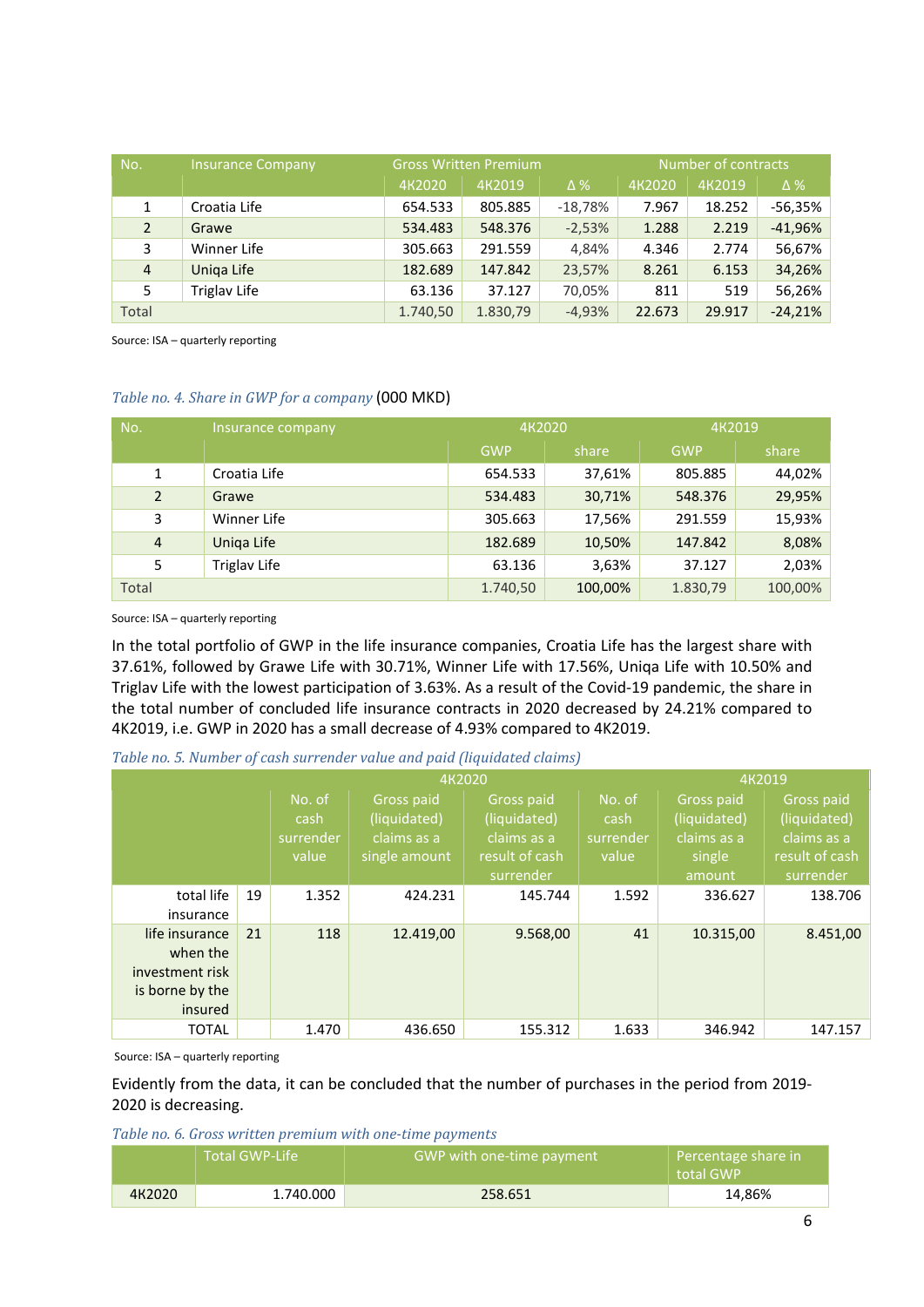| 010<br>$\Delta K$ | 700<br>`O⊃ | ---- | .04%<br>. . |
|-------------------|------------|------|-------------|
|                   |            |      |             |

In the total portfolio of GWP in life insurance companies in one-time payment contracts, they could be a product subject to money laundering and according to the same analysis, the entities point out that because of that they conduct an intensified analysis of customers. Regarding the manner of payment of insurance products, products with one-time payment in 2020 show a decrease expressed in GWP.

#### *Procedure for admission to insurance in life insurance companies*

Regardless of whether the life insurance contract is sold directly by the Company itself or through intermediaries, only the Company is responsible for making a decision for admission to insurance of each insured person/insurance contract. Namely, in accordance with the risk assessment of money laundering and terrorism financing, all life insurance contracts are evaluated and approved centrally in the management of the Company at the moment when the process of analysis and verification by the authorized person for prevention of money laundering and financing of terrorism and the approval of the whole process by the insurance admission manager finishes. Through this way of setting up these processes, the Companies have established mechanisms in order to reduce the risk of money laundering and terrorism financing.

Life insurance companies, through their product distribution channels, implement measures and activities to prevent money laundering and terrorism financing upon admission to insurance, thus increasing the possibility of timely detection of potential money laundering attempts and financing terrorism.

The insurance company after concluding the insurance contract is fully responsible for monitoring the contract, as well as for the implementation of measures and activities to prevent money laundering and financing terrorism.

| <b>IBC</b>        | 4Q 2020        |             | Share in % |            |
|-------------------|----------------|-------------|------------|------------|
|                   | No. of         | <b>GWP</b>  | No. of     | <b>GWP</b> |
|                   | contracts      |             | contracts  |            |
| AMG premium       | 0              | 0           | 0,00%      | 0,00%      |
| A-Team            | $\mathbf{0}$   | 0           | 0,00%      | 0,00%      |
| <b>WFP</b>        | 2.365          | 748.767     | 84,59%     | 93,35%     |
| Delta-ins         | $\mathbf{0}$   | 528         | 0,00%      | 0,07%      |
| Euro-experts      | 1              | 308         | 0,04%      | 0,04%      |
| Euromak           | $\mathbf{0}$   | $\mathbf 0$ | 0,00%      | 0,00%      |
| In-Broker         | $\mathbf{0}$   | 414         | 0,00%      | 0,05%      |
| JDB-Broker        | $\mathbf{0}$   | $\mathbf 0$ | 0,00%      | 0,00%      |
| Legra             | $\Omega$       | 0           | 0,00%      | 0,00%      |
| Mobility          | $\mathbf{0}$   | 816         | 0,00%      | 0,10%      |
| Nase osiguruvanje | $\overline{2}$ | 803         | 0,07%      | 0,10%      |
| Polisa Plus       | 6              | 516         | 0,21%      | 0,06%      |
| Seda Broker       | $\Omega$       | 74          | 0,00%      | 0,01%      |
| Super Broker      | $\mathbf{0}$   | $\mathbf 0$ | 0,00%      | 0,00%      |
| Korab Ins         | $\Omega$       | 0           | 0,00%      | 0,00%      |
| Certus            | $\mathbf{0}$   | 127         | 0,00%      | 0,02%      |

#### <span id="page-6-0"></span>*Table no. 7. IBC –share of GWP and no. of contracts*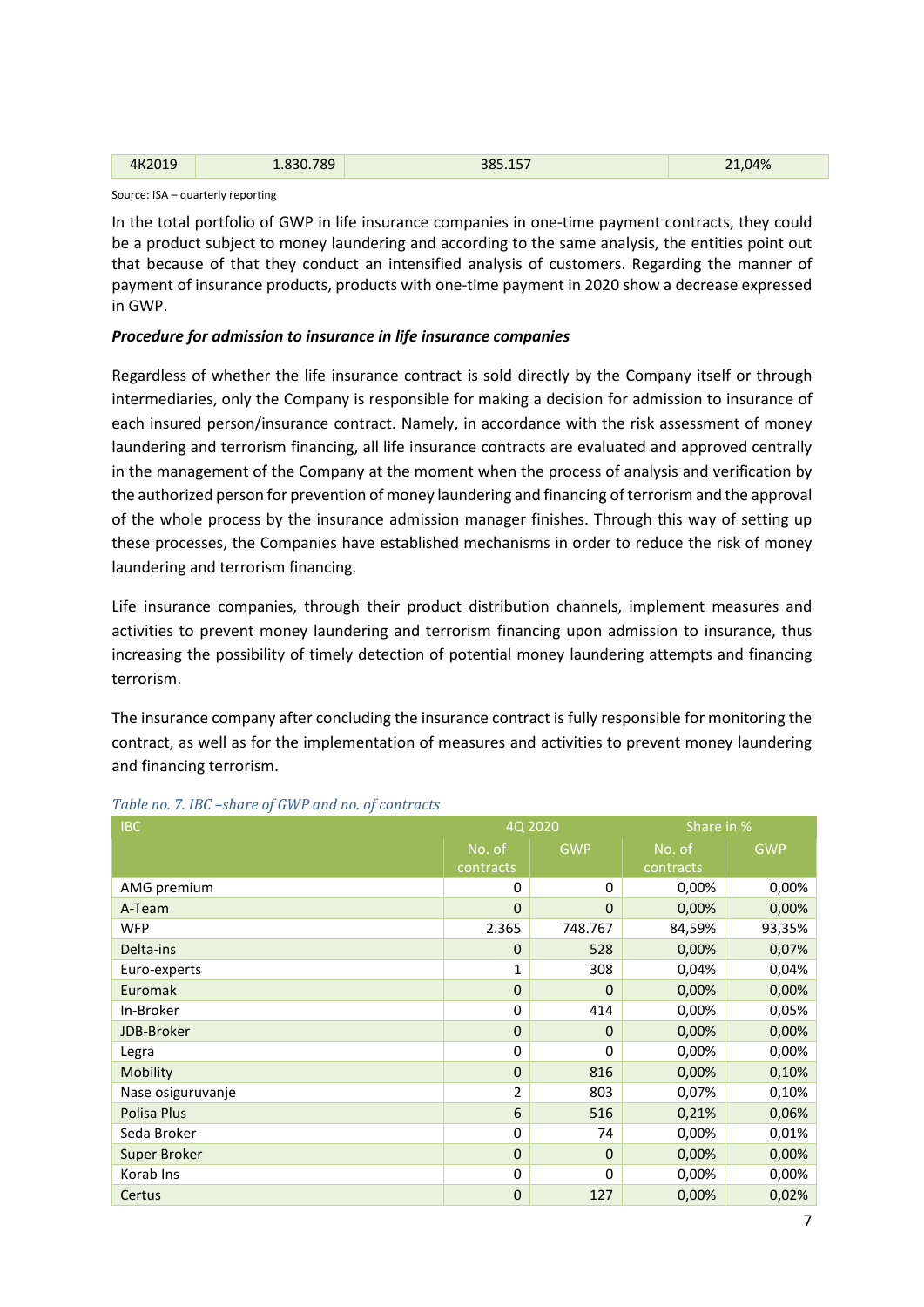| Nov osiguritelen broker         | 0              | 129     | 0,00%   | 0,02%   |
|---------------------------------|----------------|---------|---------|---------|
| <b>CVO Broker</b>               | $\Omega$       | 0       | 0,00%   | 0,00%   |
| <b>ASUC Broker</b>              | 0              | 0       | 0,00%   | 0,00%   |
| Mega Broker                     | 35             | 2.862   | 1,25%   | 0,36%   |
| S.T.M Broker Plus               | 0              | 0       | 0,00%   | 0,00%   |
| <b>AM Broker</b>                | 12             | 2.109   | 0,43%   | 0,26%   |
| Via Broker                      | 0              | 0       | 0,00%   | 0,00%   |
| Veber Gma                       | $\Omega$       | 0       | 0,00%   | 0,00%   |
| SN Osiguritelen Broker          | 33             | 6.700   | 1,18%   | 0,84%   |
| <b>Mak Trend Broker</b>         | $\mathbf 0$    | 0       | 0,00%   | 0,00%   |
| Porsche Broker                  | 0              | 0       | 0,00%   | 0,00%   |
| Joker Ins Broker                | 7              | 355     | 0,25%   | 0,04%   |
| Eos Broker                      | 0              | 402     | 0,00%   | 0,05%   |
| Petrol-Oil Broker AD Skopje     | $\mathbf 0$    | 0       | 0,00%   | 0,00%   |
| Riziko Osiguruvanje AD Skopje   | 5              | 1.180   | 0,18%   | 0,15%   |
| Auron Broker AD Struga          | $\mathbf 0$    | 0       | 0,00%   | 0,00%   |
| Win Broker, AD Skopje           | $\mathfrak{p}$ | 14.378  | 0,07%   | 1,79%   |
| <b>Brolins</b>                  | 18             | 9.296   | 0,64%   | 1,16%   |
| Makoas Broker AD Strumica       | 0              | 0       | 0,00%   | 0,00%   |
| Ensa Broker                     | $\mathbf 0$    | 0       | 0,00%   | 0,00%   |
| Smart Money Solutions AD Skopje | 285            | 11.551  | 10,19%  | 1,44%   |
| Ibis Osiguruvanje               | 19             | 687     | 0,68%   | 0,09%   |
| Alfa Broker                     | 0              | 0       | 0,00%   | 0,00%   |
| Omada Osiguruvanje AD Skopje    | 6              | 134     | 0,21%   | 0,02%   |
| <b>Total</b>                    | 2.796          | 802.136 | 100,00% | 100,00% |

In the total portfolio of IBC that sells products related to life insurance, as of 31.12.2020, the largest share in GWP has WFP with 93.35% (85% of the number of contracts), followed by Win Broker with 1.79% (0.07% of the number of contracts), Smart Money Solutions with 1.44% (10% of the number of contracts) and Brolins with 1.16% (0.64% of the number of contracts).

<span id="page-7-0"></span>

| <b>IRC</b>            |              | 4Q 2020     | Share in % |            |  |
|-----------------------|--------------|-------------|------------|------------|--|
|                       | No. of       | <b>GWP</b>  | No. of     | <b>GWP</b> |  |
|                       | contracts    |             | contracts  |            |  |
| Aktiva                | 5            | 3.828       | 0,03%      | 1,03%      |  |
| Trend mr              | 11           | 5.489       | 0,07%      | 1,47%      |  |
| Lion Ins              | 3            | 2.593       | 0,02%      | 0,70%      |  |
| Safe Life             | 502          | 118.016     | 3,11%      | 31,67%     |  |
| Fortis Pro            | 0            | 112         | 0,00%      | 0,03%      |  |
| Rea Insurance Group   | $\mathbf{0}$ | $\mathbf 0$ | 0,00%      | 0,00%      |  |
| Life Vision           | 15           | 15.467      | 0,09%      | 4,15%      |  |
| <b>NLB Bank</b>       | 4.485        | 86.177      | 27,78%     | 23,13%     |  |
| Vas Prijatel          | 4            | 531         | 0,02%      | 0,14%      |  |
| Sparkasse Bank        | 2.381        | 10.319      | 14,75%     | 2,77%      |  |
| <b>Family Partner</b> | 123          | 58.252      | 0,76%      | 15,63%     |  |
| <b>Halk Bank</b>      | 1.294        | 20.528      | 8,02%      | 5,51%      |  |
| Stopanska Banka       | 7.089        | 44.250      | 43,91%     | 11,87%     |  |
| Komercijalna Banka    | 0            | 0           | 0,00%      | 0,00%      |  |
| Moe osiguruvanje      | $\mathbf{1}$ | 652         | 0,01%      | 0,17%      |  |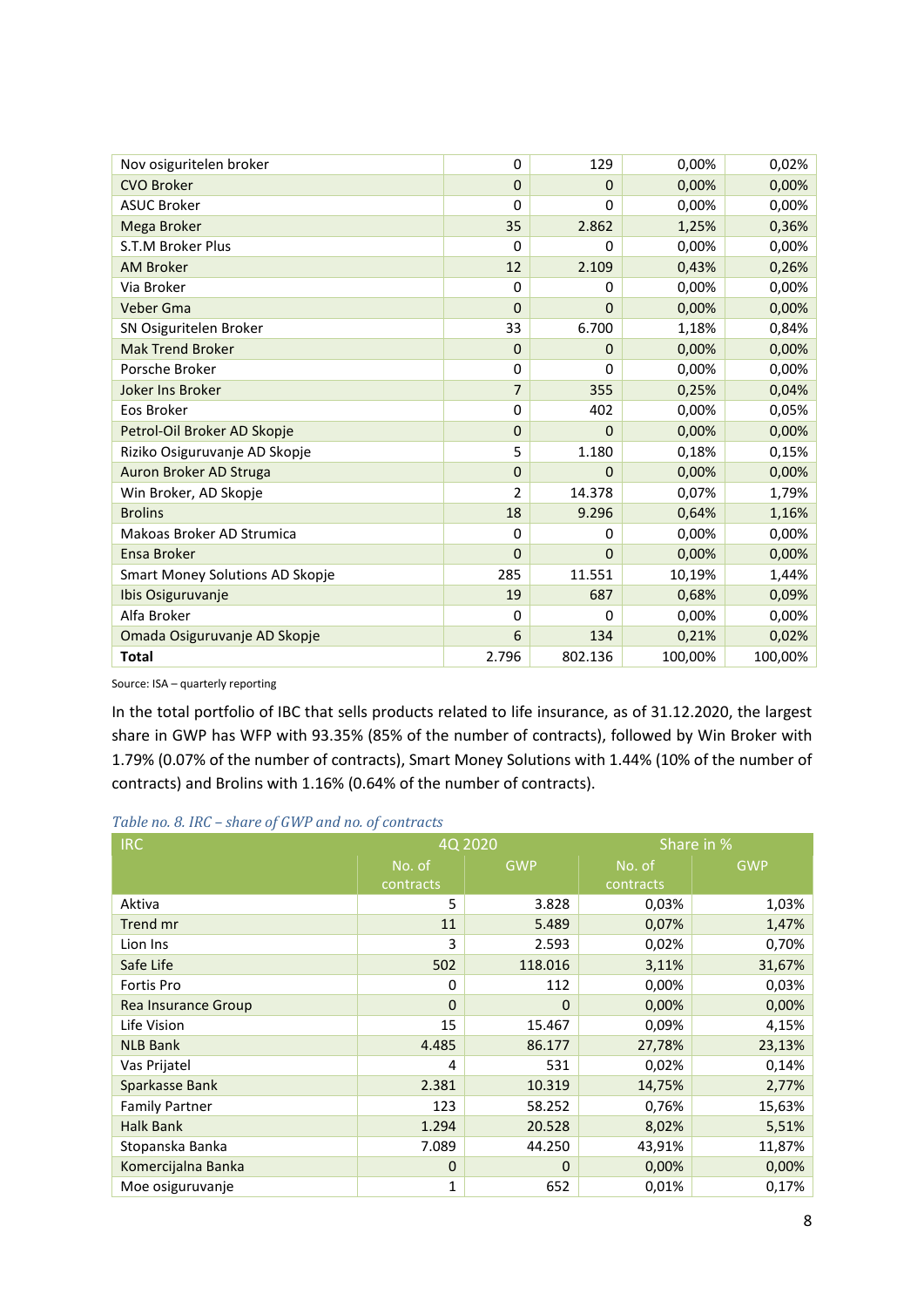| <b>UNI Bank</b> | 178      | 3.989   | 1,10%   | $1,07\%$ |
|-----------------|----------|---------|---------|----------|
| ΓK Bank         | ロつ<br>ວວ | 2.437   | 0,33%   | 0.65%    |
| <b>Total</b>    | 16.144   | 372.640 | 100,00% | 100,00%  |

In the total portfolio of IRC that sells products related to life insurance, as of 31.12.2020, the largest share in GWP has Safe Life with 31.67% (3.11% of the number of contracts), followed by NLB Bank with 23, 30% (27.7% of the number of contracts), Family Partner with 15.63% (0.76% of the number of contracts), Stopanska Banka with 11.87% (43.91% of the number of contracts), Halk Bank with 5.51% (8.08% of the number of contracts), Life Vision with 4.15% (0.09% of the number of contracts) and Sparkasse Bank with 2.77% (14.75% of the number of contracts).

#### <span id="page-8-0"></span>*Table no.9 IBC- share of GWP – life in the total GWP of the Company*

| Share of GWP life in the total GWP of the Company |                  |                    |               |                        |                    |
|---------------------------------------------------|------------------|--------------------|---------------|------------------------|--------------------|
| IBC GWP for 4Q 2020                               | <b>Total GWP</b> | Total non-<br>life | Total<br>life | Share in<br>non-life % | Share in life<br>% |
| AMG premium                                       | 7.358            | 7.358              | 0             | 100,00%                | 0,00%              |
| A-Team                                            | 2.093            | 2.093              | 0             | 100,00%                | 0,00%              |
| <b>WFP</b>                                        | 994.701          | 245.934            | 748.767       | 24,72%                 | 75,28%             |
| Delta-ins                                         | 30.133           | 29.605             | 528           | 98,25%                 | 1,75%              |
| Euro-experts                                      | 0                | 0                  | 0             | 0,00%                  | 0,00%              |
| Euromak                                           | 32.417           | 32.418             | 0             | 100,00%                | 0,00%              |
| In-Broker                                         | 187.710          | 187.296            | 414           | 99,78%                 | 0,22%              |
| JDB-Broker                                        | 16.560           | 16.560             | 0             | 100,00%                | 0,00%              |
| Legra                                             | 17.942           | 17.942             | 0             | 100,00%                | 0,00%              |
| Mobility                                          | 130.981          | 130.165            | 816           | 99,38%                 | 0,62%              |
| Nase osiguruvanje                                 | 38.270           | 37.467             | 803           | 97,90%                 | 2,10%              |
| <b>Polisa Plus</b>                                | 59.654           | 59.138             | 516           | 99,14%                 | 0,86%              |
| Seda Broker                                       | 273.052          | 272.978            | 74            | 99,97%                 | 0,03%              |
| Super Broker                                      | 71.913           | 71.913             | 0             | 100,00%                | 0,00%              |
| Korab Ins                                         | 36.578           | 36.578             | 0             | 100,00%                | 0,00%              |
| Certus                                            | 64.818           | 64.691             | 127           | 99,80%                 | 0,20%              |
| Nov osiguritelen broker                           | 0                | 0                  | 0             | 0,00%                  | 0,00%              |
| <b>CVO Broker</b>                                 | 17.249           | 17.249             | 0             | 100,00%                | 0,00%              |
| <b>ASUC Broker</b>                                | 14.109           | 14.109             | 0             | 100,00%                | 0,00%              |
| Mega Broker                                       | 35.629           | 32.767             | 2.862         | 91,97%                 | 8,03%              |
| S.T.M Broker Plus                                 | 0                | 0                  | 0             | 0,00%                  | 0,00%              |
| <b>AM Broker</b>                                  | 92.614           | 90.505             | 2.109         | 97,72%                 | 2,28%              |
| Via Broker                                        | 45.758           | 45.758             | 0             | 100,00%                | 0,00%              |
| Veber Gma                                         | 1.059            | 1.059              | 0             | 100,00%                | 0,00%              |
| SN Osiguritelen Broker                            | 644.249          | 637.549            | 6.700         | 98,96%                 | 1,04%              |
| <b>Mak Trend Broker</b>                           | 12.310           | 12.310             | 0             | 100,00%                | 0,00%              |
| Porsche Broker                                    | 67.906           | 67.906             | 0             | 100,00%                | 0,00%              |
| Joker Ins Broker                                  | 41.877           | 41.522             | 355           | 99,15%                 | 0,85%              |
| Eos Broker                                        | 8.770            | 8.368              | 402           | 95,42%                 | 4,58%              |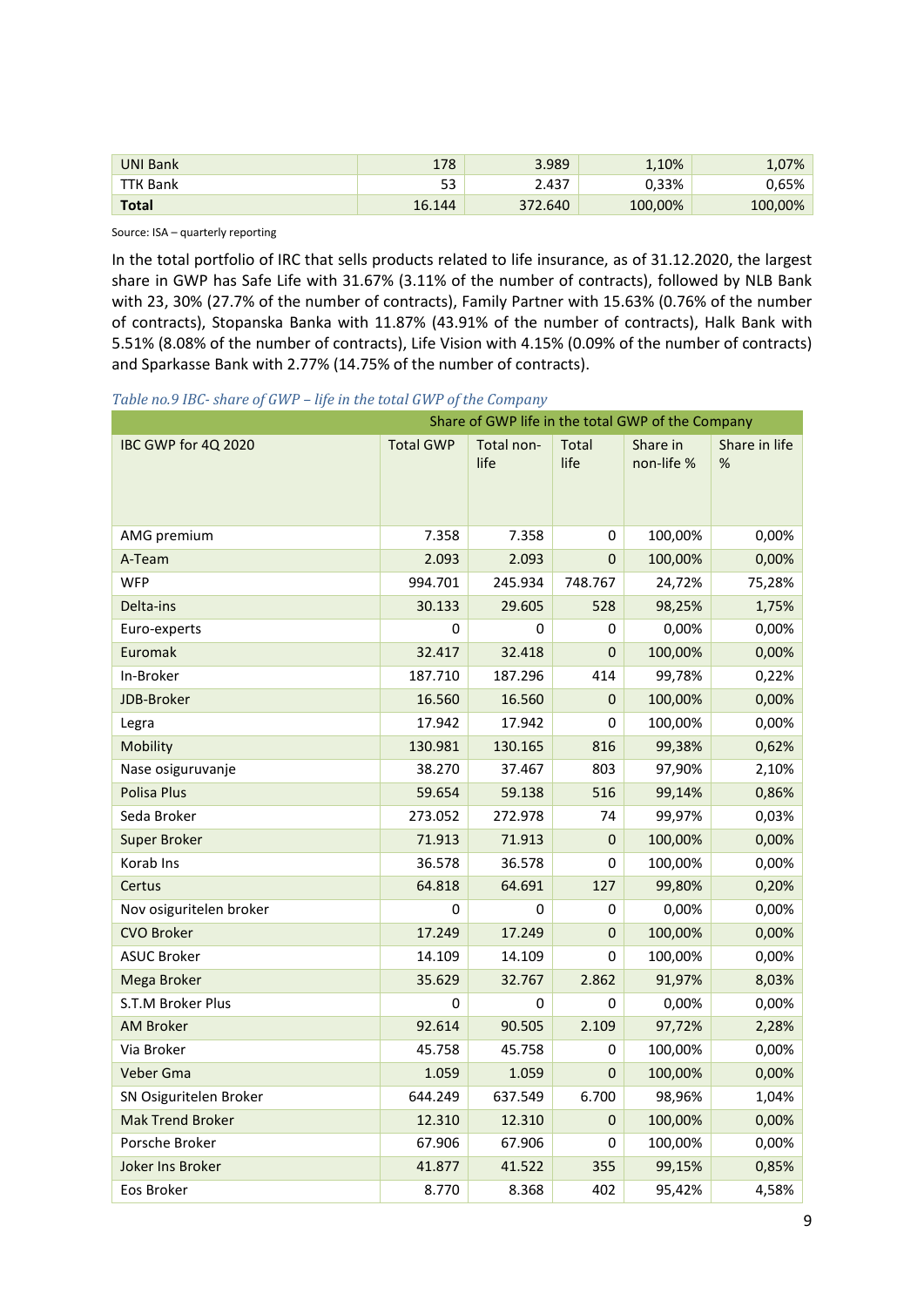| 20.719    | 20.719    | 0       | 100,00%  | 0,00%   |
|-----------|-----------|---------|----------|---------|
| 62.037    | 60.857    | 1.180   | 98,10%   | 1,90%   |
| 14.389    | 14.389    | 0       | 100,00%  | 0,00%   |
| 31.685    | 17.307    | 14.378  | 54,62%   | 45,38%  |
| 43.140    | 33.844    | 9.296   | 78,45%   | 21,55%  |
| 32.457    | 32.457    | 0       | 100,00%  | 0,00%   |
| 8.356     | 8.354     | 0       | 99,98%   | 0,00%   |
| 11.551    | 0         | 11.551  | 0,00%    | 100,00% |
| 10.670    | 9.983     | 687     | 93,56%   | 6,44%   |
| 0         | 0         | 0       | $0,00\%$ | 0,00%   |
| 5.783     | 5.649     | 134     | 97,68%   | 2,32%   |
| 3.186.498 | 2.384.799 | 801.699 | 74,84%   | 25,16%  |
|           |           |         |          |         |

The total portfolio of IBC shows the share of GWP of life in the total GWP of the Company; as of 31.12.2020, the largest share of life insurance in GWP has Smart Money Solutions with 100%, then WFP with 75.28%, Win Broker with 45,38%, and Brolins with 21,55%.

<span id="page-9-0"></span>

| Table no. 10. IBC which charge GWP on their own account |  |  |  |  |  |  |
|---------------------------------------------------------|--|--|--|--|--|--|
|---------------------------------------------------------|--|--|--|--|--|--|

| <b>IBC</b>              | IBC which charge GWP on their own account |    |  |  |
|-------------------------|-------------------------------------------|----|--|--|
|                         | yes                                       | no |  |  |
| AMG premium             | yes                                       |    |  |  |
| A-Team                  | yes                                       |    |  |  |
| <b>WFP</b>              |                                           | no |  |  |
| Delta-ins               |                                           | no |  |  |
| Euro-experts            | yes                                       |    |  |  |
| Euromak                 | yes                                       |    |  |  |
| In-Broker               | yes                                       |    |  |  |
| JDB-Broker              | yes                                       |    |  |  |
| Legra                   |                                           | no |  |  |
| Mobility                | yes                                       |    |  |  |
| Nase osiguruvanje       | yes                                       |    |  |  |
| <b>Polisa Plus</b>      | yes                                       |    |  |  |
| Seda Broker             | yes                                       |    |  |  |
| <b>Super Broker</b>     | yes                                       |    |  |  |
| Korab Ins               | yes                                       |    |  |  |
| Certus                  | yes                                       |    |  |  |
| Nov osiguritelen broker | yes                                       |    |  |  |
| <b>CVO Broker</b>       | yes                                       |    |  |  |
| <b>ASUC Broker</b>      | yes                                       |    |  |  |
| Mega Broker             | yes                                       |    |  |  |
| S.T.M Broker Plus       | yes                                       |    |  |  |
| <b>AM Broker</b>        | yes                                       |    |  |  |
| Via Broker              | yes                                       |    |  |  |
| Veber Gma               | yes                                       |    |  |  |
| SN Osiguritelen Broker  | yes                                       |    |  |  |
| <b>Mak Trend Broker</b> | yes                                       |    |  |  |
| Porsche Broker          |                                           | no |  |  |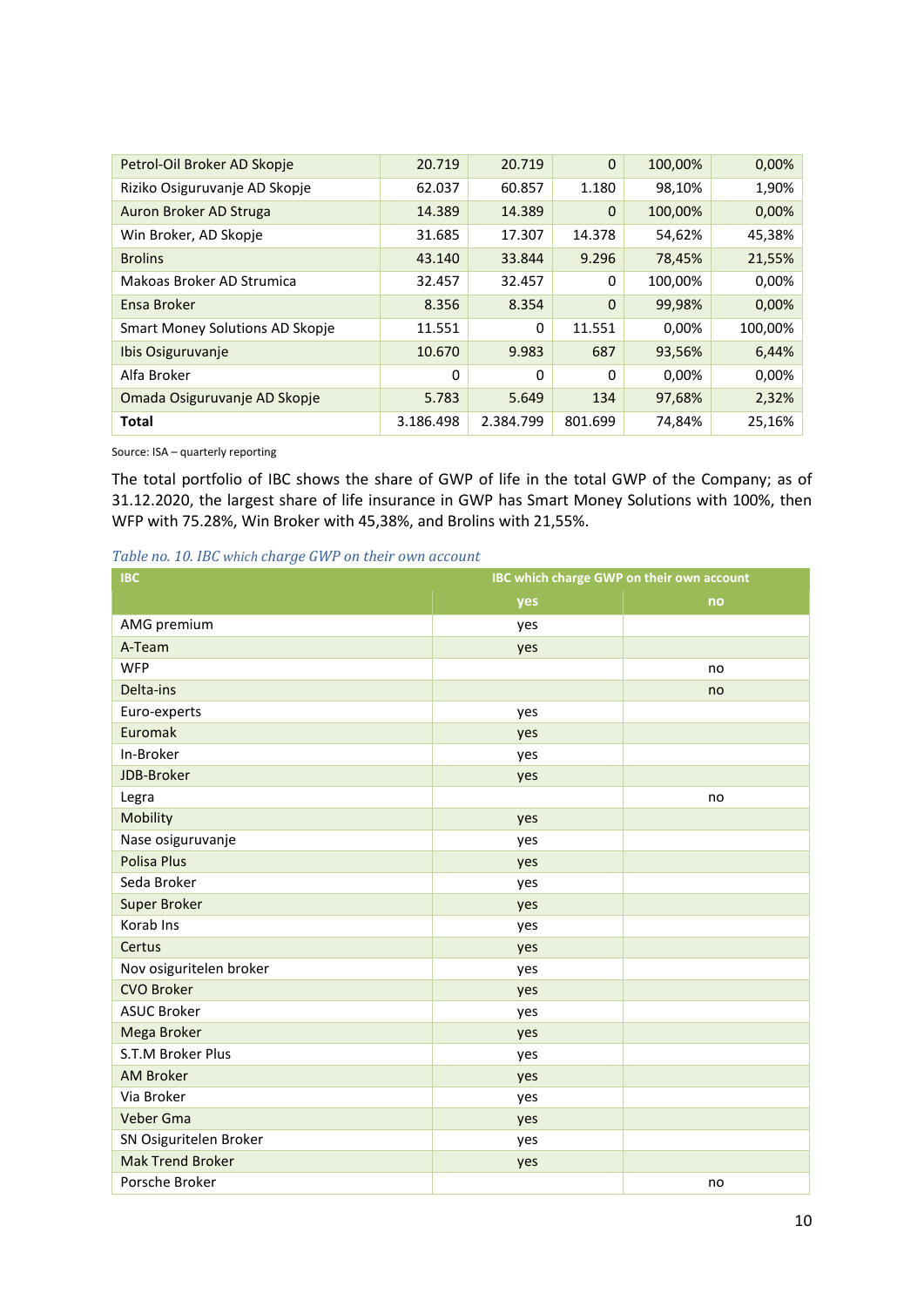| Joker Ins Broker                | yes |  |
|---------------------------------|-----|--|
| Eos Broker                      | yes |  |
| Petrol-Oil Broker AD Skopje     | yes |  |
| Riziko Osiguruvanje AD Skopje   | yes |  |
| Auron Broker AD Struga          | yes |  |
| Win Broker, AD Skopje           | yes |  |
| <b>Brolins</b>                  | yes |  |
| Makoas Broker AD Strumica       | yes |  |
| Ensa Broker                     | yes |  |
| Smart Money Solutions AD Skopje | yes |  |
| Ibis Osiguruvanje               | yes |  |
| Alfa Broker                     | yes |  |
| Omada Osiguruvanje AD Skopje    | yes |  |
|                                 |     |  |

In the total portfolio of IBC, as of 31.12.2020 out of a total of 40 IBC - only 36 charge GWP on their own account, while the other 4 do not charge GWP on their own account.

| <b>IBC - 4Q 2020</b>      | Share of GWP life in the total GWP of the Company |                              |                   |                     |                 |  |  |
|---------------------------|---------------------------------------------------|------------------------------|-------------------|---------------------|-----------------|--|--|
|                           | <b>Total GWP</b>                                  | <b>Total</b><br>non-<br>life | <b>Total life</b> | Share in non-life % | Share in life % |  |  |
| Aktiva                    | 219.041                                           | 215.213                      | 3.828             | 98,25%              | 1,75%           |  |  |
| Trend mr                  | 276.693                                           | 271.204                      | 5.489             | 98,02%              | 1,98%           |  |  |
| Lion Ins                  | 63.526                                            | 60.933                       | 2.593             | 95,92%              | 4,08%           |  |  |
| Safe Life                 | 118.016                                           | $\mathbf{0}$                 | 118.016           | 0,00%               | 100,00%         |  |  |
| Fortis Pro                | 4.179                                             | 4.067                        | 112               | 97,32%              | 2,68%           |  |  |
| Rea Insurance<br>Group    | 61.490                                            | 61.490                       | $\mathbf 0$       | 100,00%             | 0,00%           |  |  |
| Life Vision               | 17.560                                            | 2.093                        | 15.467            | 11,92%              | 88,08%          |  |  |
| <b>NLB Bank</b>           | 128.312                                           | 42.135                       | 86.177            | 32,84%              | 67,16%          |  |  |
| Vas Prijatel              | 11.352                                            | 10.821                       | 531               | 95,32%              | 4,68%           |  |  |
| Sparkasse Bank            | 12.861                                            | 2.542                        | 10.319            | 19,77%              | 80,23%          |  |  |
| <b>Family Partner</b>     | 58.252                                            | 0                            | 58.252            | 0,00%               | 100,00%         |  |  |
| <b>Halk Bank</b>          | 46.330                                            | 25.802                       | 20.528            | 55,69%              | 44,31%          |  |  |
| Stopanska Banka           | 89.394                                            | 45.144                       | 44.250            | 50,50%              | 49,50%          |  |  |
| Komercijalna Banka        | 47.290                                            | 47.290                       | $\mathbf{0}$      | 100,00%             | 0,00%           |  |  |
| Moe osiguruvanje          | 9.617                                             | 8.965                        | 652               | 93,22%              | 6,78%           |  |  |
| <b>UNI Bank AD Skopje</b> | 3.989                                             | $\mathbf 0$                  | 3.989             | 0,00%               | 100,00%         |  |  |
| <b>TTK Bank</b>           | 2.437                                             | 0                            | 2.437             | 0,00%               | 100,00%         |  |  |
| <b>Total</b>              | 1.170.339                                         | 797.699                      | 372.640           | 68,16%              | 31,84%          |  |  |

<span id="page-10-0"></span>*Table no. 11. IRC – share of GWP life in the total GWP of the Company*

Source: ISA – quarterly reporting

The total portfolio of the IRC shows the share of GWP of life insurance in the total GWP of the Company; as of 31.12.2020, the largest share of life insurance in GWP has Safe Life with 100%, Family Partner with 100%, Uni Bank with 100 %, TTK Bank with 100%, followed by Life Vision with 88.08%, Sparkasse Bank with 80.23% and NLB Bank with 67.16%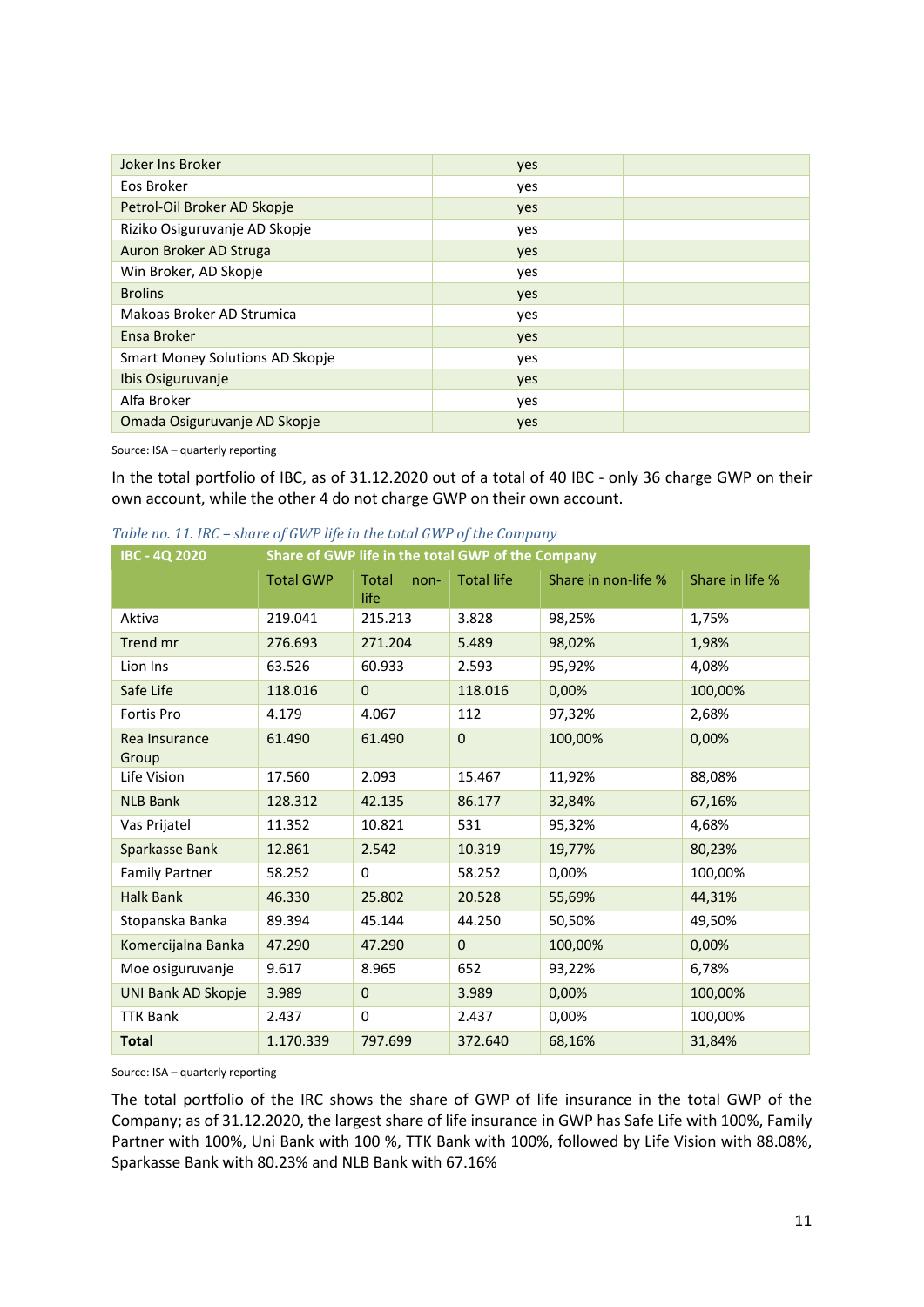#### <span id="page-11-0"></span>б. Life insurance market analysis

Pursuant to the Law on Prevention of Money Laundering and Financing of Terrorism, subject of supervision/control is:

- LIC and
- insurance intermediaries who perform life insurance activities

For that purpose, a detailed analysis of the insurance sector in the segment of performing life insurance works is presented below.

#### Parameters used in conducting the analysis:

- o GWP and volume of transactions;
- o Number of LIC;
- o Types of products;
- o Distribution channels;
- o Legislation
- o Supervision/surveillance capacity.

#### <span id="page-11-1"></span>*Table no. 12. Insurance products (life insurance)*

|                      | Insurance products                                                          | 4K2020                   |               | 4K2019                   |               | 4K2018                   |               |
|----------------------|-----------------------------------------------------------------------------|--------------------------|---------------|--------------------------|---------------|--------------------------|---------------|
| Insurance<br>classes |                                                                             | GWP in<br><b>000 MKD</b> | Share in<br>% | GWP in<br><b>000 MKD</b> | Share in<br>% | GWP in<br><b>000 MKD</b> | Share in<br>% |
| $19+20+21$           | <b>Total life</b><br>insurance                                              | 1.740.504                | 100,00%       | 1.830.789                | 100,06%       | 1.669.878                | 100,00%       |
| 19                   | Total basic life<br>insurance                                               | 1.323.491                | 76,04%        | 1.486.664                | 81,20%        | 1.392.248                | 83,37%        |
| 19                   | Mixed insurance                                                             | 987.138                  | 56,72%        | 1.000.851                | 54,67%        | 987.144                  | 59,11%        |
| 19                   | Riziko insurance                                                            | 181.009                  | 10,40%        | 330.576                  | 18,06%        | 259.934                  | 15,57%        |
| 19                   | Outliving                                                                   | 151.433                  | 8,70%         | 151.806                  | 8,29%         | 142.210                  | 8,52%         |
| 19                   | Death (for life)                                                            | 3.911                    | 0,22%         | 3.431                    | 0,19%         | 2.960                    | 0,18%         |
| 19                   | <b>Total additional</b><br>insurance                                        | 115.271                  | 6,62%         | 116.567                  | 6,37%         | 110.152                  | 6,60%         |
| 20                   | Marriage or<br>childbirth                                                   | $\mathbf{0}$             | 0,00%         | 1.020                    | 0,06%         | 889                      | 0,05%         |
| 21                   | Life insurance<br>when the<br>investment risk is<br>borne by the<br>insured | 301.742                  | 17,34%        | 226.538                  | 12,37%        | 166.589                  | 9,98%         |

Source: ISA – quarterly reporting

In 2020, GWP was realized in amount of MKD 1,740 billion (2019: MKD 1,830 billion), which is a slight decrease of 4.93%. In the total portfolio of GWP (life and non-life), life insurance participates with 17.29%. The largest share in the group has the classic product - mixed insurance with 56.72% of the total life insurance, followed by life insurance when the investment risk is borne by the insured with 17.34% of the total life insurance, then risk insurance with 10.40% of the total life insurance, life insurance in case of outliving with 8.70% of the total life insurance and life insurance - death (lifetime)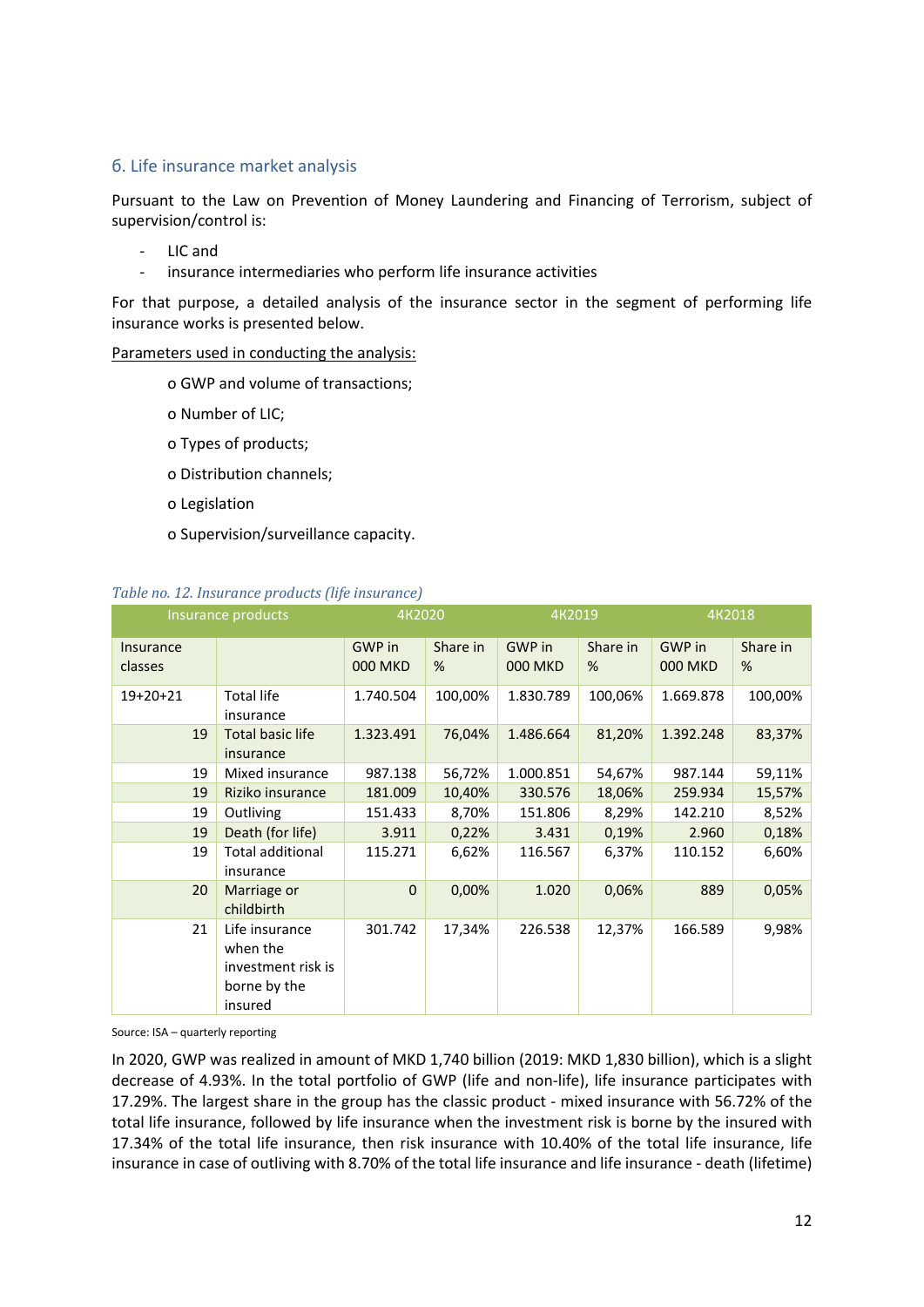with 0.22% of the total life insurance. Additional insurance in life insurance participates with GWP of MKD 115,271 million, which is 6.62% of the total life insurance.

The product - Life Insurance, when the investment risk is borne by the insured known as unit-linked life insurance first appeared on our insurance market in 2015, but has grown rapidly in terms of GWP and share in total life insurance. In 2020, the product participates in the total GWP with 301.742 million MKD, i.e. 17.34% of the total life insurance portfolio. In the period in 2019, GWP participates with MKD 226.538 million, i.e. 12.38% of the total life insurance portfolio.

## **2. Regulation and competent authorities**

## <span id="page-12-0"></span>**a. Financial Intelligence Office (FIO)**

The Law on Prevention of Money Laundering and Financing of Terrorism ("Official Gazette of the Republic of Macedonia" no. 120/18) and ("Official Gazette of the Republic of North Macedonia" no. 275/19 and 317/20) regulate the measures and actions taken by entities and competent authorities and bodies to detect and prevent money laundering, related criminal offenses and financing of terrorism.

Article 2, item 9 of the LPMLFT, defines "financial institutions" as entities that are obliged to take measures and actions to prevent money laundering and terrorism financing. Line c lists insurance companies, IBC, IRC, insurance brokers and insurance agents when performing life insurance activities, i.e. performing insurance representation or mediation in concluding life insurance contracts.

Pursuant to the Law on PMLFT, supervision over the application of the measures and actions is performed by the supervisory bodies referred to in Article 146, paragraph 1, including the Agency.

Submission of data to the Financial Intelligence Office

Insurance companies that perform life insurance activities submit the collected data for concluded life insurance policies to the Office at the end of the day in electronic form in the following cases:

for concluded life insurance policies with payment of premium on life insurance policies in amount equal to or greater than EUR 15,000 and payment on the basis of cash surrender, loan or outliving, equal to or greater than EUR 15,000 in MKD equivalent, according to the middle exchange rate of the National Bank of Republic of North Macedonia on the day when the insurance policy has been concluded, i.e. on the day when the payment is made, except for the life insurance contracts in case of death -"riziko" insurance and for concluded life insurance policies by a holder of public office, regardless of the value of the sum insured.

According to the records and analysis of the life insurance entities, the following was concluded:

<span id="page-12-1"></span>*Table no. 13. Life insurance policies with insurance value of EUR 15,000 euros or more* 

| Thsurance '<br>companies | <u>i Life insurance policies with an insurance value of EUR 15,000 or more l</u> |
|--------------------------|----------------------------------------------------------------------------------|
| 2020                     | 1.671                                                                            |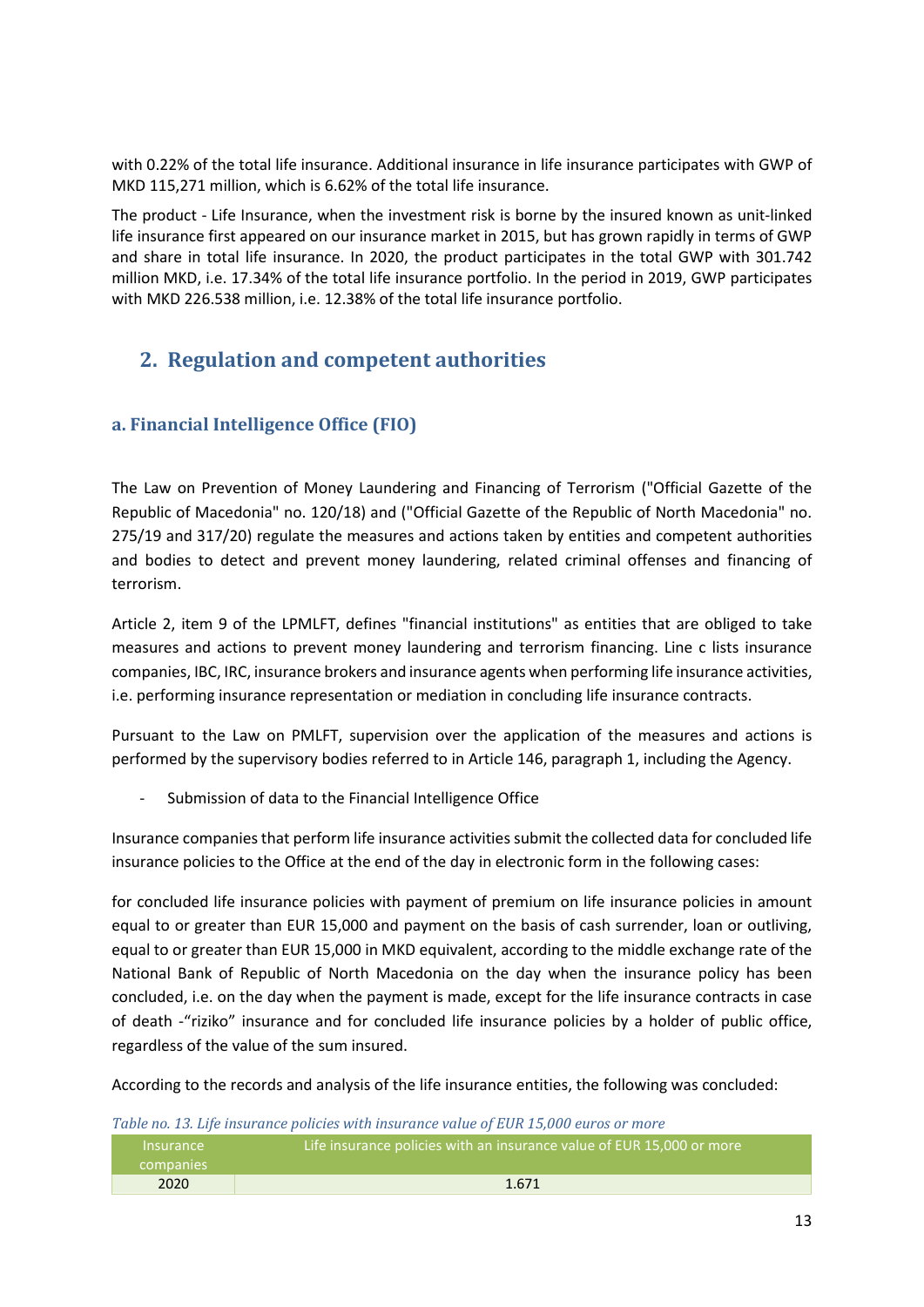| ----<br>. .        | $\sim$ $\sim$ $\sim$<br>. .<br>$\overline{\phantom{a}}$ |
|--------------------|---------------------------------------------------------|
| Source<br>'''<br>. |                                                         |

The insurance companies that perform life insurance submit the collected data for concluded life insurance policies with insurance value in the amount of EUR 15,000 or more in MKD equivalent to the Office at the end of the day in electronic form. During 2020, a total of 1,671 (in 2019 a total of 3,243 reports) reports on concluded life insurance policies above the planned limit were submitted to the Office.

#### <span id="page-13-1"></span>*Table no. 14. Suspicious transactions*

| <b>Insurance</b><br><b>companies</b> | STR – Suspicious transactions submitted to the FIO by the Life insurance companies, |
|--------------------------------------|-------------------------------------------------------------------------------------|
| 2020                                 |                                                                                     |
| 2019                                 |                                                                                     |
| Conrrco: E1O                         |                                                                                     |

Source: FIO

In 2020, the insurance companies that perform life insurance submitted a notification to the Financial Intelligence Office for 1 suspicious transaction, while for the period in 2019 a notification was submitted to the Financial Intelligence Office for 2 suspicious transactions.

## **3. Insurance Supervision Agency**

### <span id="page-13-0"></span>**а. Subjects of supervision and risk-based supervision**

The Agency is an independent regulatory body on the insurance market that performs public authorizations determined by the Law on Insurance Supervision and the Law on Compulsory Traffic Insurance.

ISA aims to contribute to the legal and efficient functioning of the insurance market in the country, for its continuous growth and development, to protect the rights and interests of policyholders, as well as to promote the financial stability of the country.

The Law on Insurance Supervision is a basic legal framework that regulates the conditions and manner of performing insurance and reinsurance activities, the manner and conditions of performing insurance intermediation activities and conducting supervision over the operations of insurance companies, IBC and IRC.

Pursuant to the Law on Insurance Supervision, Article 158-b ISA has the authority to oversee the implementation of measures and actions to prevent money laundering and terrorism financing in accordance with the Law on Prevention of Money Laundering and Other Proceeds from Crime and Financing of Terrorism.

An additional legal framework is the Law on Obligations in the part that refers to insurance contracts, the Law on Trade Companies, the Law on Prevention of Money Laundering and Financing of Terrorism, etc.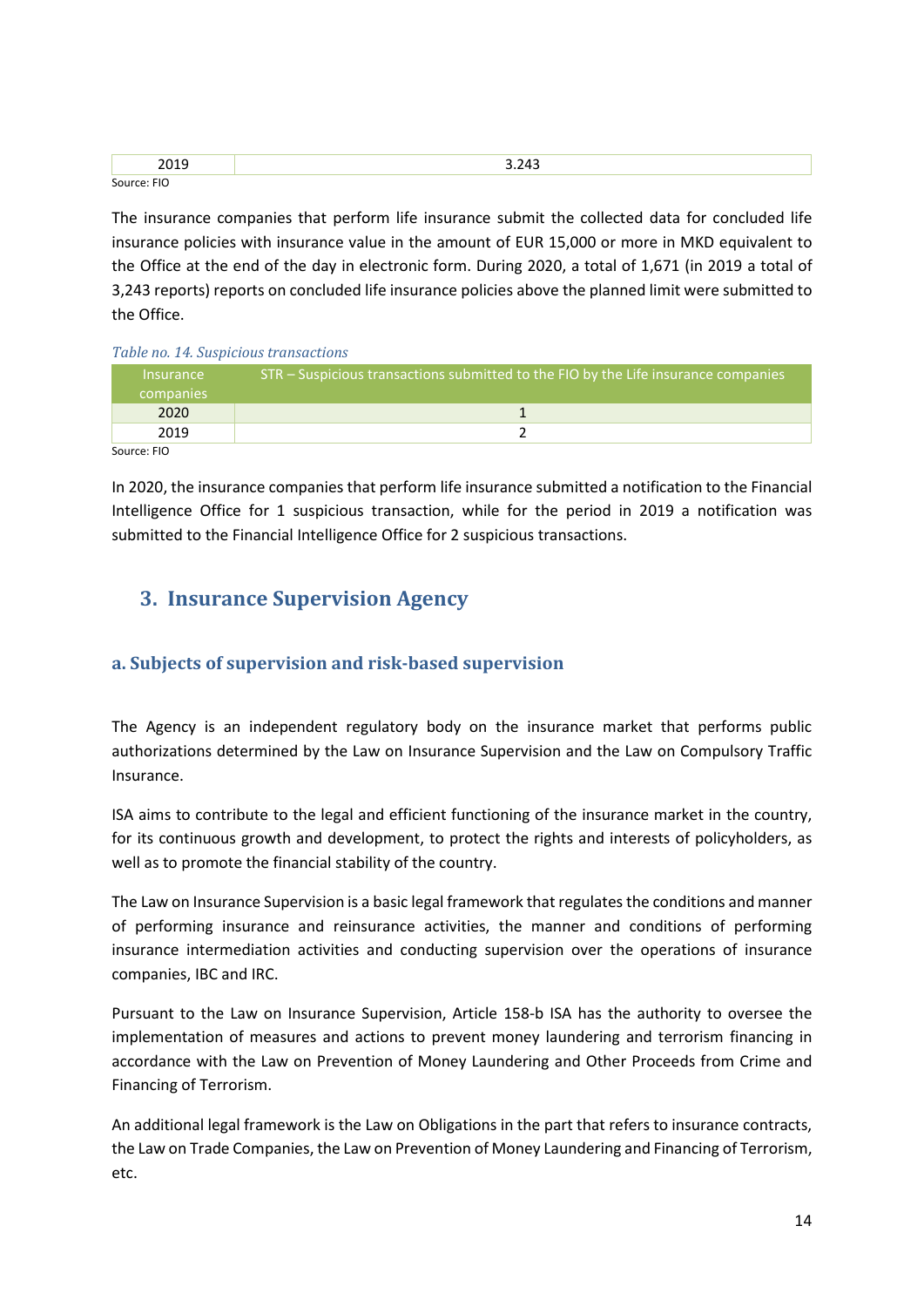<span id="page-14-0"></span>*Table no. 15. Total number of entities in the insurance market*

| 2020 (updated as of 30.3.2021)                 | Number of entities |
|------------------------------------------------|--------------------|
| Life insurance companies                       |                    |
| Insurance brokerage companies (legal entities) | 40                 |
| Licensed insurance brokers (individuals)       | 542                |
| Insurance agency companies (legal entities)    | 17(7 are banks)    |
| Licensed insurance agents (individuals)        | 1.338              |
| Total                                          | 1.942              |

Source: ISA – quarterly reporting

Pursuant to the Law on Prevention of Money Laundering and Financing of Terrorism, the Agency is in charge of supervising/observing the operations of insurance entities selling life insurance. According to the data, these are 1,942 entities, of which as many as 1,880 are natural persons(agents or brokers).

For the purposes of this Strategy, the Agency defines the following criteria for conducting field supervision. The entities that will be subject to field supervision are classified into three groups (Group A, Group B, Group C) according to the level of risk.

<span id="page-14-1"></span>

| Table no. 16. Groups by level of risk and criteria for the period of on-site supervision |  |  |  |
|------------------------------------------------------------------------------------------|--|--|--|
|                                                                                          |  |  |  |

| <b>Risk level</b><br>group | <b>Risk level</b> | <b>Criteria</b>                                                                                                                                                                                                                      | <b>Period of on-site</b><br>supervision |
|----------------------------|-------------------|--------------------------------------------------------------------------------------------------------------------------------------------------------------------------------------------------------------------------------------|-----------------------------------------|
| Group A                    | Low               | IBC which have more than 3% and less<br>$\bullet$<br>than 5% share in the total GWP for life at<br><b>IBC</b> level<br>IRC that have more than 10% and less<br>$\bullet$<br>than 20% share in the total GWP for life<br>at IRC level | Once in 9 years                         |
| Group B                    | <b>Moderate</b>   | IBC which have more than 5% and less<br>$\bullet$<br>than 10% share in the total GWP for life<br>at IBC level<br>IRC that have more than 20% share in the<br>$\bullet$<br>total GWP for life at IRC level                            | Once in 7 years                         |
| Group C                    | High              | All LIC<br>$\bullet$<br>IBC which have more than 10% share in<br>$\bullet$<br>the total GWP for life at IBC level                                                                                                                    | Once in 5 years                         |

Source: ISA – quarterly reporting

**The licensed natural persons will not be subject to on-site supervision** by the Agency, i.e. they have obligations to comply with the measures for money laundering and financing of terrorism, defined in the cooperation agreements by the legal entities - entities of supervision (IC, IBC, IRC). That is, the Agency through the supervision of legal entities - entities of supervision, will indirectly check the fulfillment of the contractual obligations of licensed natural persons in the segment of taking measures to prevent money laundering and financing of terrorism.

In addition, **banks that are licensed to perform the function of insurance representation will not be subject to supervision** by the Agency, due to the fact that they are supervised to prevent money laundering and financing of terrorism by the NBRNM.

**Five Insurance Companies and IBC and IRC that sell life insurance remain for supervision by the Agency, taking into account the capacity of the Agency and the risk-based analysis prepared by the Agency in this segment.**

According to the data for the last three years that are subject to analysis for the purposes of drafting this Strategy, in addition to the 5 life insurance companies, looking at the criteria to what extent IBC and IRC participate in the sale of life insurance (in terms of GWP, from the aspect of number of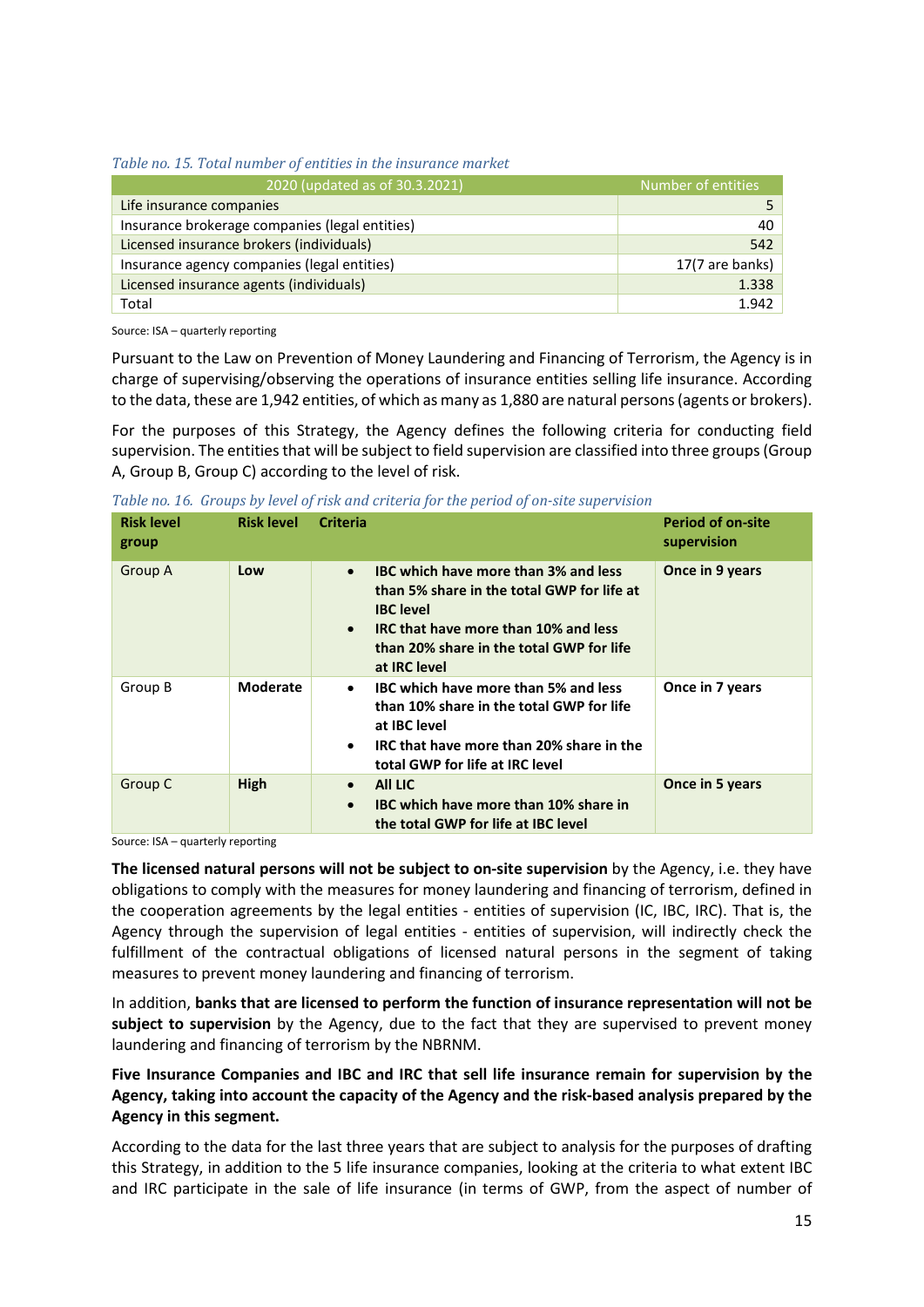contracts, from the aspect of the participation of life insurance in the portfolio of the intermediary (tables no. 7, 8, 9 and 11)), the following subjects for on-site supervision are distinguished:

<span id="page-15-1"></span>*Table no. 17. On-site supervision entities in the prevention of money laundering according to the risk level groups in the next period, provided that their share in the sale of life insurance is not reduced*

| Risk level group | Name of entity                                                                                                | Supervision period |
|------------------|---------------------------------------------------------------------------------------------------------------|--------------------|
| Group A          | <b>IRC-Family Partner</b><br>$\bullet$                                                                        | Once in 9 years    |
| Group B          | $IRC - Safe$ Life<br>$\bullet$                                                                                | Once in 7 years    |
| Group C          | LIC-Croatia Life, Winner Life, Grawe, Uniqa<br>$\bullet$<br>Life, Triglav Life<br><b>IBC-WFP</b><br>$\bullet$ | Once in 5 years    |

Source: ISA – quarterly reporting

**Supervision entities that do not meet the criteria for on-site supervision** defined in table no. 16 and are not an integral part of table no. 17, will eventually be covered by **off-site supervision**, **after the Agency defines a procedure and methodology for off-site monitoring of insurance entities and conduct risk-based supervision and will start to apply it.**

#### <span id="page-15-0"></span>**b. Supervisions 2015-2020**

| No. | Life Insurance<br><b>Companies</b> | Period 2015-2018                                               |
|-----|------------------------------------|----------------------------------------------------------------|
|     | Croatia Life                       | conducted on-site supervision - segment program for PML and FT |
|     | Winner Life                        | conducted on-site supervision - segment program for PML and FT |
| 3   | Uniga Life                         | conducted on-site supervision - segment program for PML and FT |
| 4   | Grawe Life                         | conducted on-site supervision - segment program for PML and FT |

<span id="page-15-2"></span>*Table no. 18. Conducted supervisions for 2015-2018* 

Source: ISA – quarterly reporting

According to the annual plans for on-site supervision in the period from 2015 to 2018, ISA has conducted a total of 4 full on-site inspections in life insurance companies, including the segment of preventing money laundering by checking compliance of companies with laws and regulations, internal controls, the program for PML and FT, the authorized persons and their competencies in the part of prevention of money laundering. The supervisors did not ascertain any findings and on that basis no supervision measures were imposed.

<span id="page-15-3"></span>

| ιNο. | Life Insurance Companies | Period 2019-2020                             |
|------|--------------------------|----------------------------------------------|
|      | Croatia Life             | conducted joint on-site supervision with FIO |
|      | Winner Life              | conducted joint on-site supervision with FIO |
|      | Uniga Life               | conducted joint on-site supervision with FIO |

Source: ISA – quarterly reporting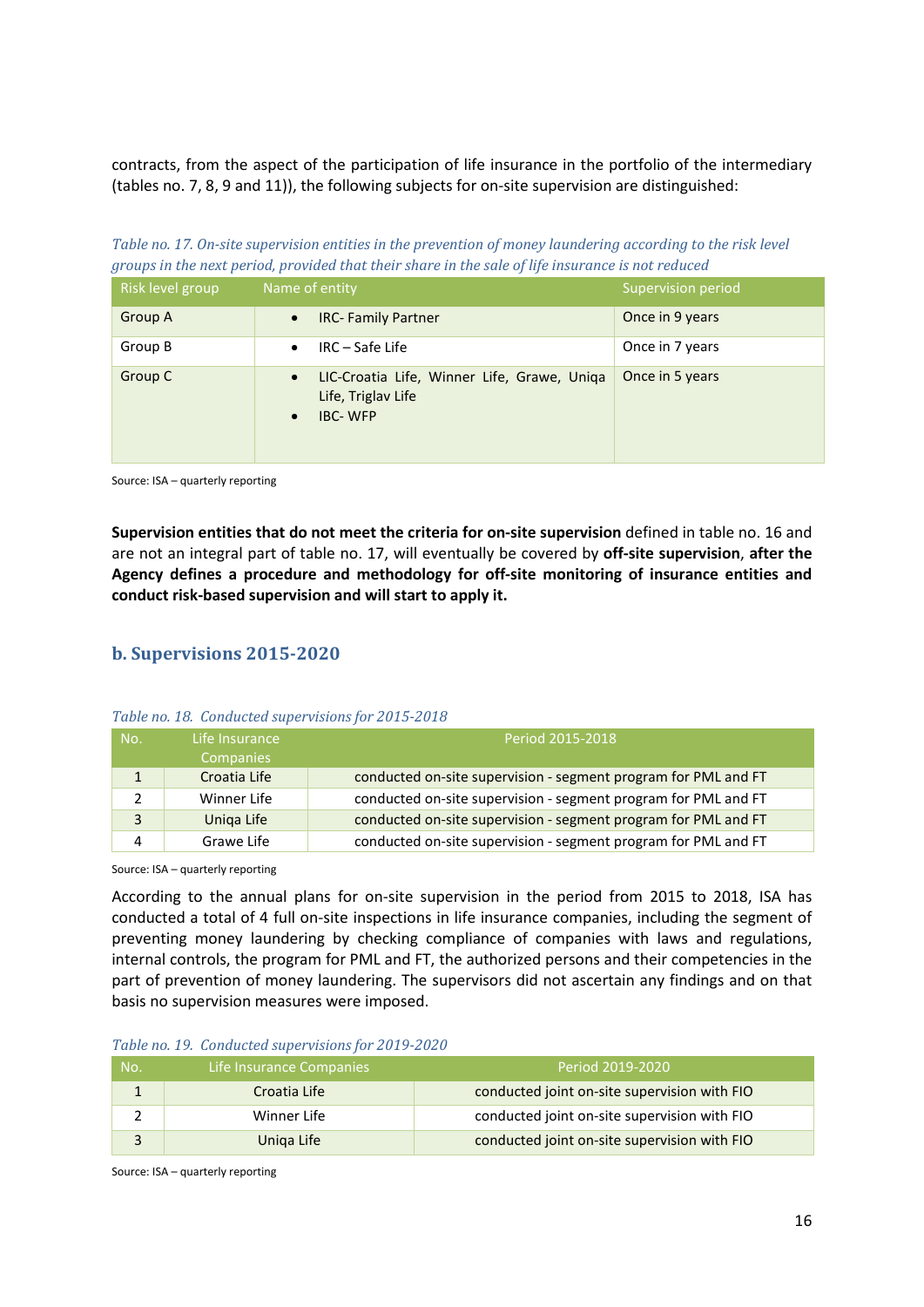Namely, in the period October 2019 - January 2020, the Insurance Supervision Agency and the Financial Intelligence Office conducted joint on-site supervisions in three Life Insurance Companies, as follows: Croatia Life, Winner Life and Uniqa Life. In all three Companies, the implemented joint onsite supervision resulted in minutes, where supervision measures were imposed due to the fact that irregularities in the operation were ascertained.

The Agency through the conducted supervisions from 2019-2020 has covered about 70% of the operation of the entire life insurance market in the part of application and enforcement of the measures and actions arising from the Law on Prevention of Money Laundering and Financing of Terrorism; for that purpose, the plan for on-site Supervision for 2021 plans conducting another supervision at Grawe Life (which would cover 98% of the entire market analyzing through the GWPcriterion and insurance acceptance), while Triglav Life according to the priorities is planned to be subject to supervision in 2022.

With this coverage of supervision in the segment of prevention of money laundering in the insurance sector, the Agency will achieve improvement of internal policies, procedures and acts in assessing the risk of money laundering and terrorism financing, as well as continuous control and raising awareness regarding the assessment of the risk of money laundering and terrorist financing.

In accordance with the legal provisions and within the Memorandum of Cooperation, the Agency and the Financial Intelligence Office regularly exchange their annual plans for conducting supervision/surveillance.

#### <span id="page-16-0"></span>**c. Planned activities of ISA in the period 2021-2023**

The Agency has appointed two supervisors, who in addition to their regular activities, also carry out activities in the PMLFT supervision segment, under the coordination of the SSS coordinator. Having in mind the following:

o low risk of money laundering of the insurance sector, in accordance with the National Strategy for Prevention of Money Laundering and Financing of Terrorism and

o Limited resources available to ISA (for a total of 1,942 entities in the insurance market, only two supervisors for the implementation of measures and actions for the segment PML and FT).

o Risk analysis in terms of entities and products made above

#### **The Agency defines the following priority obligations in the next 3 years:**

- **1. In 2021 – supervision of Grawe Life.**
- **2. In 2021/2022, the ISA shall complete the regulatory framework in the area of LPMLFT, by adopting:**
	- **a. Guidelines for Money Laundering and Financing of Terrorism Assessment and for Money Laundering and Terrorism Financing Risk Management for entities under the supervision of the Agency,**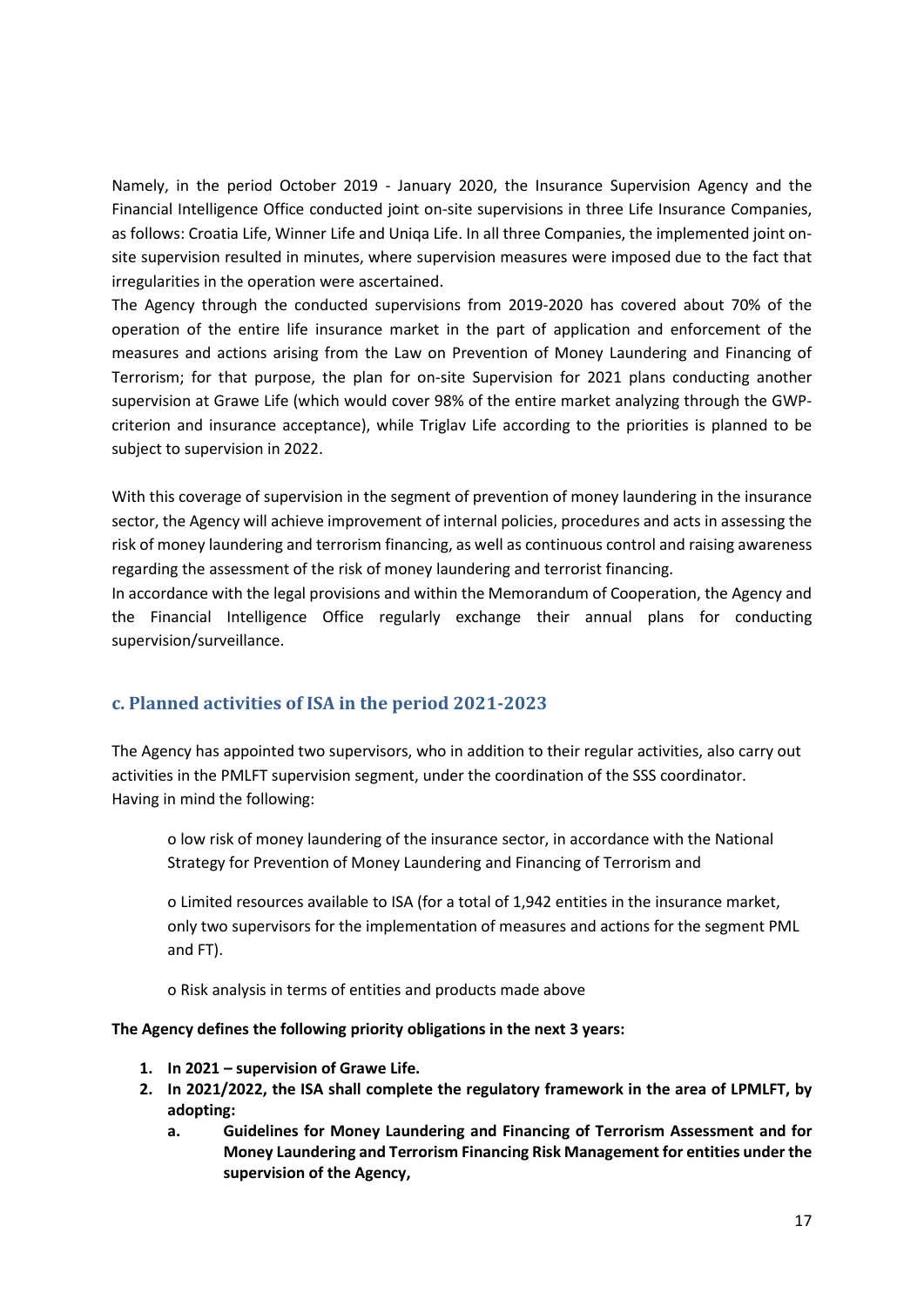- **b. Strategy of the Agency in the field of supervision for prevention of money laundering and financing of terrorism for the period 2021-2023**
- **c. Procedure and methodology for out-of-court monitoring of insurance entities and implementation of risk-based supervision,**
- **d. Update of the existing procedure for on-site supervision of insurance companies, IBC, IRC, insurance brokers and insurance agents, when performing life insurance activities, i.e. performing representation or mediation in insurance when concluding life insurance contracts.**
- **3. In 2022 – supervision of Triglav life, which would cover all 5 LIC that sell life insurance policies in the country in 3 years;**
- **4. In 2022 – supervision of the WFP IBC, as the most dominant channel for the sale of life insurance policies;**
- **5. In 2023 - to supervise the IRC Safe Life, as the most dominant representation channel for the sale of life insurance policies;**
- **6. Raising industry awareness of measures and actions to prevent money laundering and effective risk assessment by organizing joint workshops of ISA and FIO with the industry.**
- **7. Intensive trainings and professional trainings for the supervisors in order to efficiently and adequately implement supervision of the application of the measures and actions determined by the law for prevention of money laundering.**

**President of the Council of Experts of Insurance Supervision Agency, Krste Shajnoski**

Made by: Andoncho Kostadinovski Controlled by: Maja Parnardzieva - Zmejkova Agreed: Sulejman Ahmedi

#### **List of tables:**

| TABLE NO. 1. EXAMPLES OF LIFE INSURANCE PRODUCTS AND INDICATIVE RISK ASSESSMENTS | 4  |
|----------------------------------------------------------------------------------|----|
| TABLE NO. 2. REVIEW OF SALES THROUGH DISTRIBUTION CHANNELS                       | 5  |
| TABLE NO. 3. LIFE INSURANCE COMPANIES RANKING LIST                               | 5  |
| TABLE NO. 4. SHARE IN GWP BY COMPANY                                             | 6  |
| TABLE NO. 5. NUMBER OF CASH SURRENDER AND PAID (LIQUIDATED CLAIMS)               | 6  |
| TABLE NO. 6. GROSS WRITTEN PREMIUM WITH ONE-TIME PAYMENT                         | 6  |
| TABLE NO. 7. IBC - SHARE OF GWP AND NO. OF CONTRACTS                             | 7  |
| TABLE NO. 8. IRC - SHARE OF GWP AND NO. OF CONTRACTS                             | 8  |
| TABLE NO. 9. IBC - SHARE OF GWP LIFE IN THE TOTAL GWP OF THE COMPANY             | q  |
| TABLE NO. 10. IBC WHICH CHARGE GWP ON THEIR OWN ACCOUNT                          | 10 |
| TABLE NO. 11. IRC - SHARE OF GWP LIFE IN THE TOTAL GWP OF THE COMPANY            | 11 |